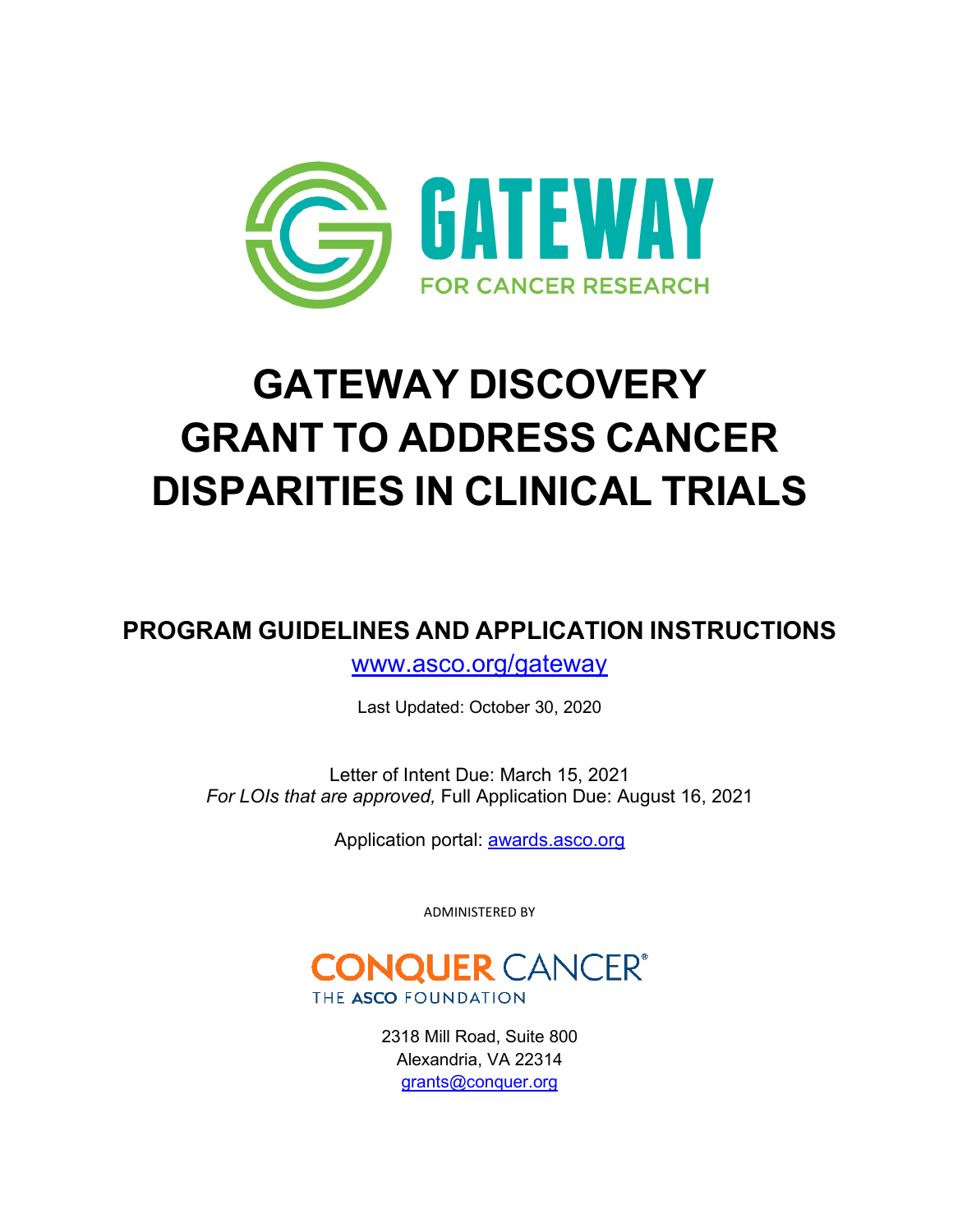## **Table of Contents**

| 1. |  |
|----|--|
| 2. |  |
|    |  |
|    |  |
|    |  |
|    |  |
|    |  |
|    |  |
| 1. |  |
| 2. |  |
| 3. |  |
| 5. |  |
| 6. |  |
| 7. |  |
| 8. |  |
|    |  |
|    |  |
|    |  |
|    |  |
|    |  |
|    |  |
|    |  |
|    |  |
|    |  |
|    |  |
|    |  |
|    |  |
|    |  |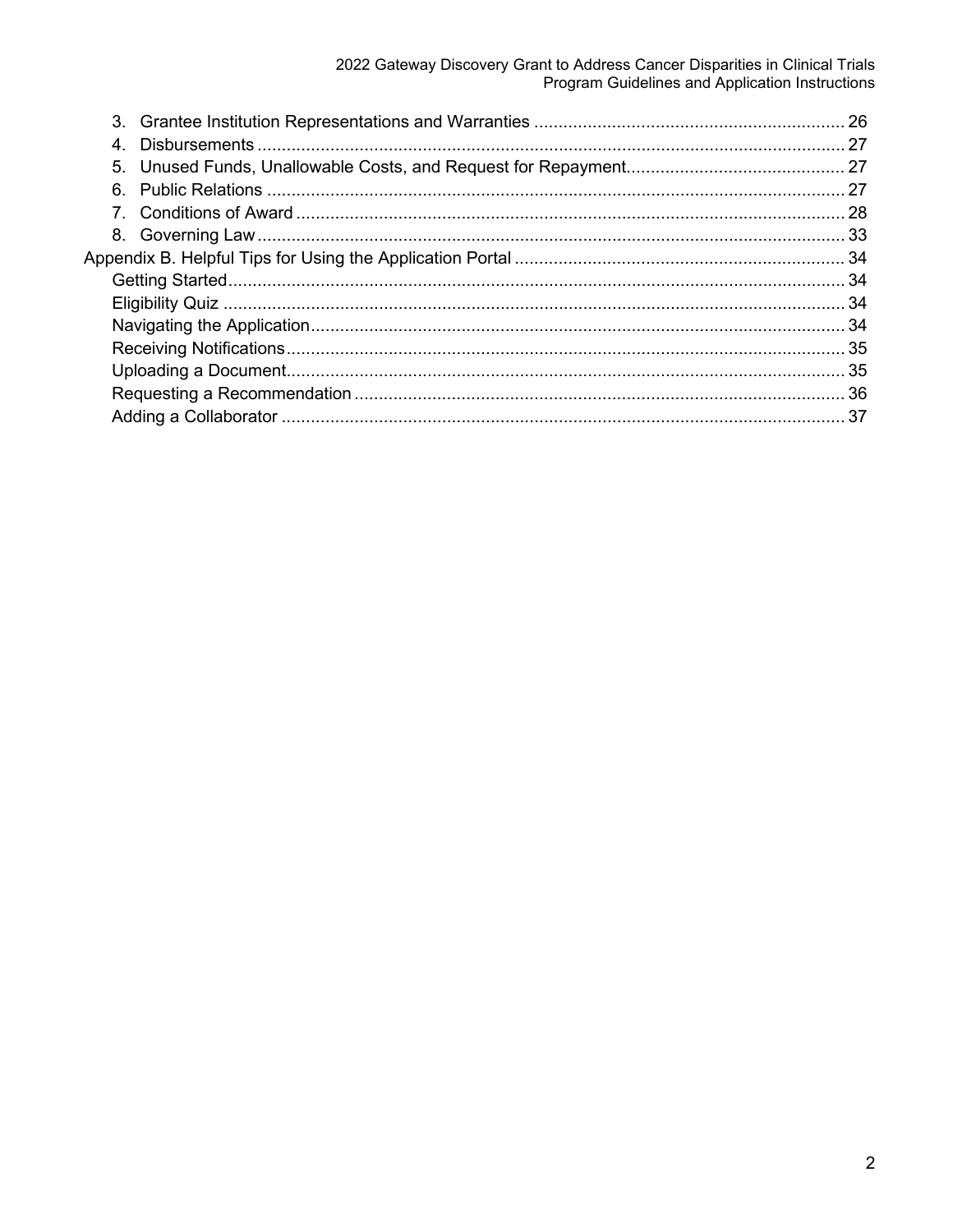## <span id="page-3-0"></span>**GATEWAY DISCOVERY GRANT PROGRAM**

Launched in 2019, the Gateway Discovery Grant Program is designed to identify compelling areas of inquiry in the field of cancer research and to fund the talented clinician-scientists best positioned to pursue the studies. Grant funding of up to \$1.5 million over three to five years will be provided to support innovative cancer researchers poised to advance clinical practice standards in areas of unmet need. A grant is offered every two years and addresses a different area of research each time. The first grant was awarded in 2020 and focused on immunotherapy research.

Conquer Cancer is the scientific partner for the Gateway Discovery Grant Program and provides scientific expertise and peer review. Gateway for Cancer Research is the grantor and provider of funding for the research grant. The grant recipient must agree to bound to the Terms and Conditions of Gateway.

## <span id="page-3-1"></span>**PARTNERS**

## ABOUT GATEWAY FOR CANCER RESEARCH

Gateway for Cancer Research  $\mathbb{S}$  is a nonprofit 501C(3) organization committed to funding practicechanging discoveries in cancer care by awarding grants to clinician-scientists advancing early stage clinical trials for cancers of all types, bringing breakthroughs to the bedside for patients facing a cancer diagnosis. Thanks to generous underwriting, 99 cents of every dollar Gateway receives directly funds Phase I and Phase II cancer clinical trials at leading research institutions around the world. Since 1991, Gateway has supported more than 180 clinical trials and funded over \$90 million in transformational cancer research. Get involved today by visiting [www.GatewayCR.org,](https://nam11.safelinks.protection.outlook.com/?url=https%3A%2F%2Fc212.net%2Fc%2Flink%2F%3Ft%3D0%26l%3Den%26o%3D2432450-1%26h%3D3984989619%26u%3Dhttp%253A%252F%252Fwww.gatewaycr.org%252F%26a%3Dwww.GatewayCR.org&data=04%7C01%7CDelora.Senft%40gatewaycr.org%7C7101066d10544c6d9c9a08d87c5cd04b%7C9b45049cb0db452f9f3375b120b51c52%7C0%7C0%7C637396085364465176%7CUnknown%7CTWFpbGZsb3d8eyJWIjoiMC4wLjAwMDAiLCJQIjoiV2luMzIiLCJBTiI6Ik1haWwiLCJXVCI6Mn0%3D%7C1000&sdata=ITCh2LPItJ5AKjb29QX3bI0Bt3nzaORskmnZaqchg94%3D&reserved=0) like us on Facebook at [facebook.com/demandcures](https://nam11.safelinks.protection.outlook.com/?url=https%3A%2F%2Fc212.net%2Fc%2Flink%2F%3Ft%3D0%26l%3Den%26o%3D2432450-1%26h%3D3635116391%26u%3Dhttps%253A%252F%252Fwww.facebook.com%252FDemandCures%252F%253Fref%253Dbr_rs%26a%3Dfacebook.com%252Fdemandcures&data=04%7C01%7CDelora.Senft%40gatewaycr.org%7C7101066d10544c6d9c9a08d87c5cd04b%7C9b45049cb0db452f9f3375b120b51c52%7C0%7C0%7C637396085364465176%7CUnknown%7CTWFpbGZsb3d8eyJWIjoiMC4wLjAwMDAiLCJQIjoiV2luMzIiLCJBTiI6Ik1haWwiLCJXVCI6Mn0%3D%7C1000&sdata=0l6COLITaf8BTKUT5IWg6oXrMZFlPnMTH161PNxHQMc%3D&reserved=0) and join the conversation on Twitter and Instagram at [@DemandCures,](https://nam11.safelinks.protection.outlook.com/?url=https%3A%2F%2Fc212.net%2Fc%2Flink%2F%3Ft%3D0%26l%3Den%26o%3D2432450-1%26h%3D386524485%26u%3Dhttps%253A%252F%252Ftwitter.com%252FDemandCures%26a%3D%2540DemandCures&data=04%7C01%7CDelora.Senft%40gatewaycr.org%7C7101066d10544c6d9c9a08d87c5cd04b%7C9b45049cb0db452f9f3375b120b51c52%7C0%7C0%7C637396085364475166%7CUnknown%7CTWFpbGZsb3d8eyJWIjoiMC4wLjAwMDAiLCJQIjoiV2luMzIiLCJBTiI6Ik1haWwiLCJXVCI6Mn0%3D%7C1000&sdata=2cpUbWBlj5RiTn2URMAYmK%2By%2FvT33TCI7js%2FM6NWMFw%3D&reserved=0) #BeAGateway.

## ABOUT CONCER CANCER

Conquer Cancer®, the ASCO Foundation, funds research for every cancer, every patient, everywhere. In 1964, seven oncologists created the American Society of Clinical Oncology (ASCO), now a global network of nearly 45,000 cancer professionals. As ASCO's foundation, we support groundbreaking research and education so both doctors and patients have the resources they need. For more information, visit [www.CONQUER.ORG.](http://www.conquer.org/)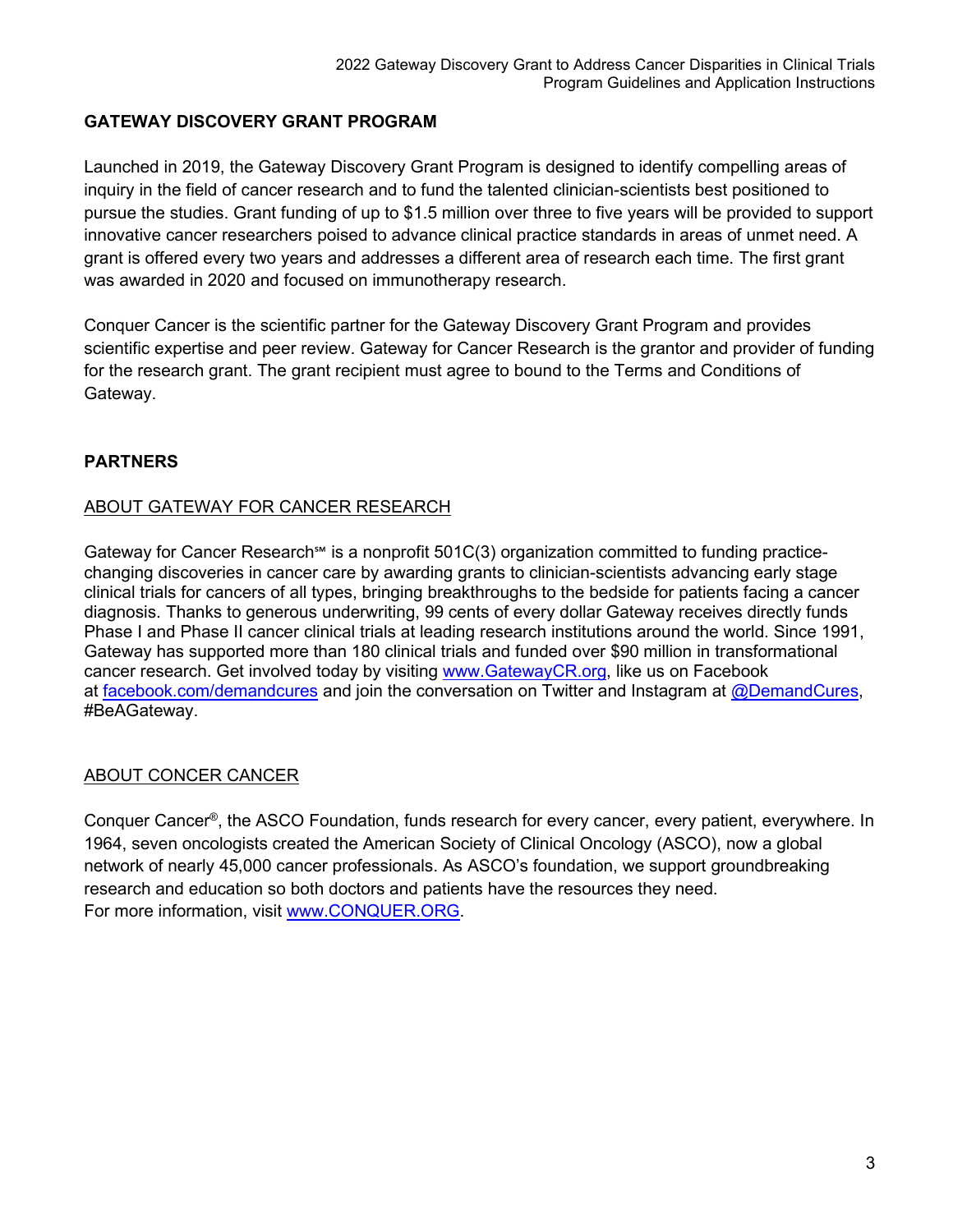#### **2022 GATEWAY DISCOVERY GRANT TO ADDRESS CANCER DISPARITIES IN CLINICAL TRIALS**

#### <span id="page-4-0"></span>**PURPOSE**

Gateway for Cancer Research is dedicated to funding practice-changing discoveries in cancer care by harnessing the unrelenting passion of the research community and empowering informed patients to triumph over their disease. Gateway awards grants to clinician-scientists that advance Phase I and Phase II clinical trials for cancers of all types at leading research institutions around the world, bringing breakthroughs to the bedside on behalf of all patients facing a cancer diagnosis.

The Gateway Discovery Grant to Address Cancer Disparities in Clinical Trials is designed to provide funding to catalyze innovative clinical research with a strong potential impact on mitigating cancer health disparities and improving equitable access to cancer clinical trials. The grant will provide up to \$1.5 million in funding for the direct costs of the research over a three- to five-year project period.

This grant encourages submissions implemented by a multi-institutional team to facilitate collaboration and increase patient recruitment.

#### <span id="page-4-1"></span>**AREAS OF INTEREST**

The intent of this grant is to support proposals focused on reducing disparities in minority and health disparity populations and improving equitable access to care for all people facing cancer.

Historically underserved populations include:

- Blacks/African Americans
- Hispanics/Latinx
- American Indians/Alaska Natives
- Asian Americans
- Native Hawaiians and other Pacific Islanders
- socioeconomically disadvantaged populations
- underserved rural populations
- sexual and gender minorities

This Request for Proposals (RFP) is not specific to one cancer type. Proposals should identify and address system-level barriers and factors contributing to disparities in clinical trials and the delivery of care for all people with cancer.

The American Society of Clinical Oncology (ASCO) Policy Statement on Cancer Disparities and Health [Equity](https://ascopubs.org/doi/full/10.1200/JCO.20.00642) and the 2017 AACR-ACS-ASCO-NCI [Position Statement Charting the Future of Cancer Health](https://ascopubs.org/doi/10.1200/JCO.2017.73.6546)  [Disparities](https://ascopubs.org/doi/10.1200/JCO.2017.73.6546) outline several recommendations for improving the cancer research infrastructure to better address inequities in cancer care and outcomes.

Projects are expected to use an approach that encompasses one or multiple themes. Examples include, but not limited to:

- Inclusion of more members of minority investigators in study design and/or research teams
- Support for low-resourced institutions to recruit participants to trials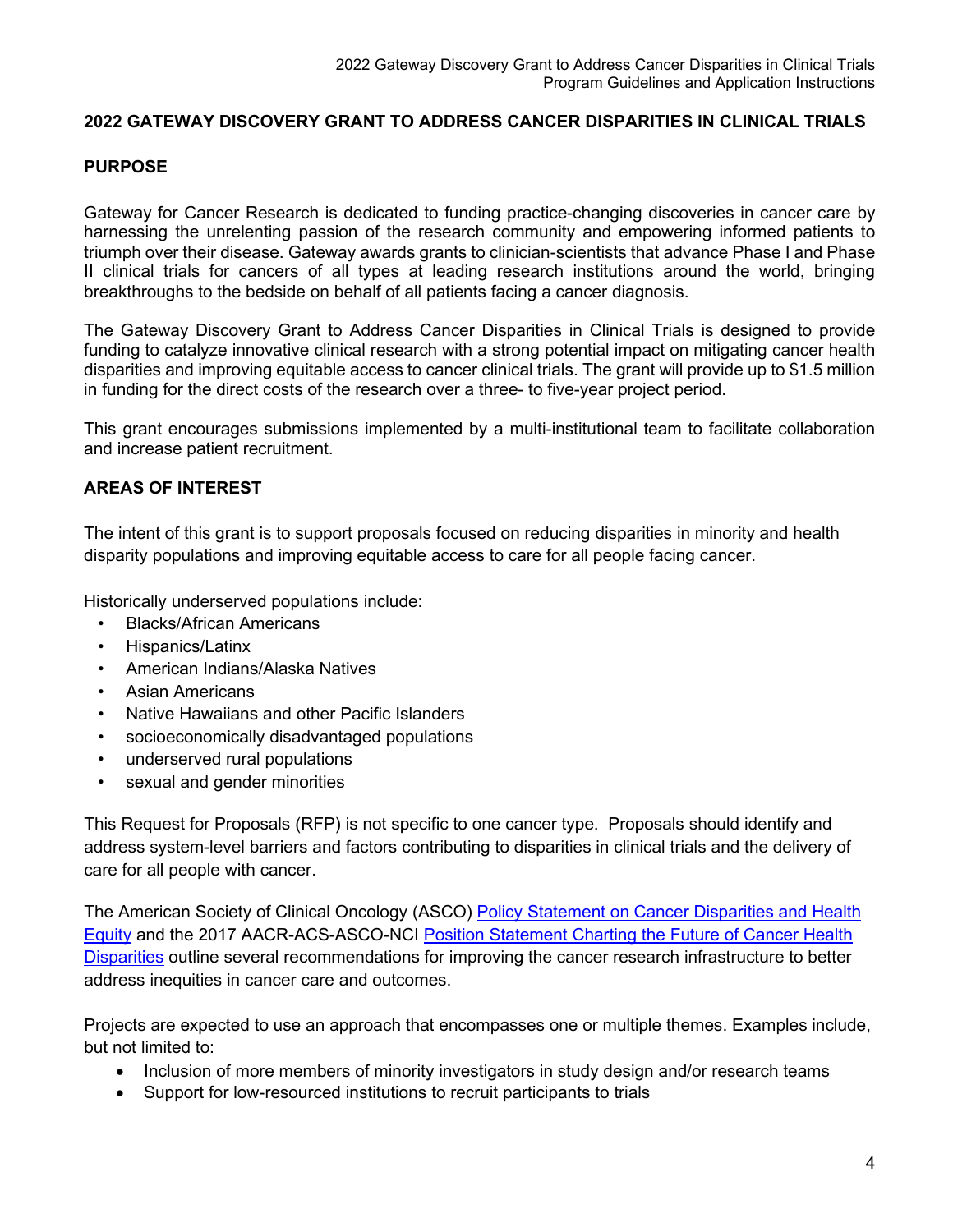- Trial design that fosters recruitment of underrepresented populations
- Trials that are conducted at sites with diverse patient populations
- Required collection and reporting of research data within the treatment trial known to influence outcomes such as race/ethnicity, sexual orientation and gender identity, nativity, ability status, socioeconomic status, age, and immigration status.
- Multisector partnerships and collaborations to improve equitable participation and access to research
- Interinstitutional collaboration to build research capacity for reducing health disparities

Potential projects include, but are not limited to:

- Use of telehealth and/or local facilities for certain services to increase access to trials for those in geographically rural areas or where transportation is otherwise a barrier to participation (e.g. allowing remote administration of treatment, patient assessments and imaging at local centers/laboratories, remote/virtual consent)
- Use of patient navigation, community health workers and/or other community-based partners to increase awareness of and recruitment to trials
- Recruitment strategies to ensure adequate representation of key groups at risk of disparate toxicity or mortality outcomes for treatment of interest
- Robust data collection of factors that impact disparities in cancer care and patient outcomes, including a patient's social status and demographics, community and lifestyle factors, and biology and genetics to support further disparities research.
- Self-management training for patients with low health literacy to improve retention and adherence
- Collection and analysis of trial related dataset. For example, analyzing tissues/biological samples collected during the trial to understand disparity related effects.
- Use of models/technologies that will help with clinical trials during the COVID-19 pandemic to address health disparity questions.

#### <span id="page-5-0"></span>**FUNDING AVAILABLE**

One grant will be awarded in 2022.The grant will provide up to \$1.5 million in funding for direct costs of the research over a three- to five-year project period.

Gateway uses a "pay-per-patient" method for grant payments based upon patient enrollment in the study. In order to facilitate start-up, Gateway provides 20% of the grant as seed money at the beginning of the trial. After that, payments are based on patient enrollment and demonstrated impact through semi-annual reports. Moreover, Gateway reviews all current grants for progress, and makes decisions at the appropriate time whether to continue funding for subsequent years.

#### <span id="page-5-1"></span>**KEY DATES**

| Letter of Intent Opens:                   | <b>October 30, 2020</b>                                       |
|-------------------------------------------|---------------------------------------------------------------|
| Letter of Intent Due:                     | March 15, 2021 by 11:59 PM ET                                 |
| Letter of Intent Notifications:           | On a rolling basis until March 15, 2021 by 11:59 PM ET        |
| <b>Full Application Due:</b>              | <b>August 16, 2021</b>                                        |
| <b>Anticipated Notification of Award:</b> | <b>March 2022</b>                                             |
| <b>Anticipated Grant Term:</b>            | July 1, 2022 - June 30, 2027 (project can span up to 5 years) |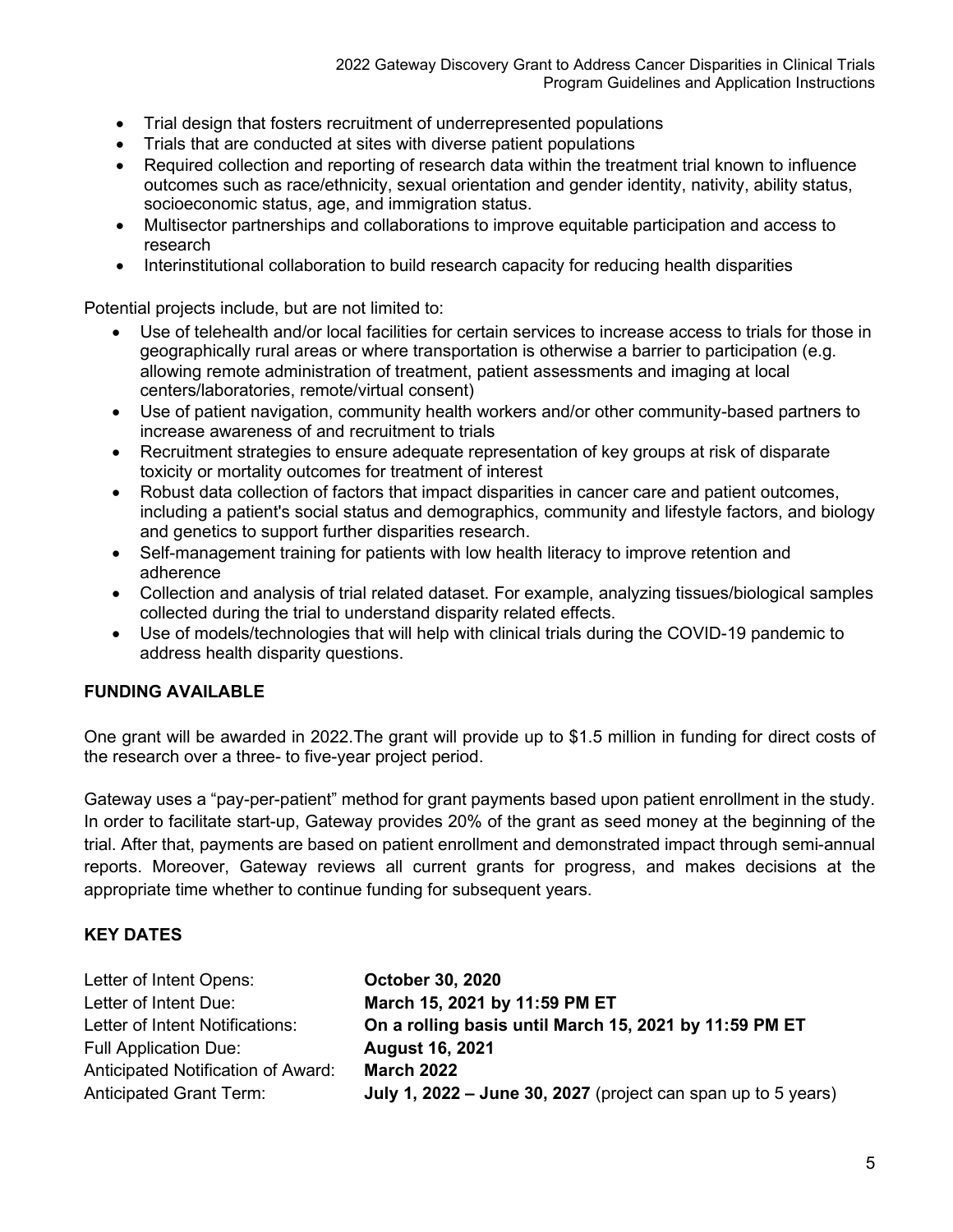## <span id="page-6-0"></span>**ELIGIBILITY**

#### Eligible Organizations

Applications may be submitted by entities that engage in cancer research including:

- Higher Education Institutions
- University Medical Centers
- Nonprofits Other Than Institutions of Higher Education
- Government Organizations (may include medical centers and hospitals that have access to resources and infrastructure to support a research project)
- Foreign Institutions are eligible to apply.

The sponsor institution must have a track record in scientific leadership and collaboration, and demonstrate depth and breadth in its research. The institution must assure support for the proposed research project. Appropriate institutional commitment to the program includes the provision of adequate staff, facilities, and resources that can contribute to the planning process and implementation of the project. The sponsor institution must assure to provide protected time to the Principal Investigator.

#### Eligible Individuals

Multi-institutional collaboration is encouraged for this grant. The person indicated as the Lead Principal Investigator (Lead PI) in the grant application is the one who is personally and actively responsible for the conduct and oversight of the research and who is considered eligible by the sponsor institution to apply as PI for a grant.

#### Principal Investigators (PIs)

- Must have a doctoral degree (including MD, PhD, MD/PhD, DO, DC, ND, DDS, DVM, ScD, DNS, PharmD, or equivalent doctoral degree) in the biomedical sciences or in a field applicable to health disparities research.
- Must be a full-time employee of the sponsor institution.
- Has individual experience serving as PI, Co-PI or collaborator on human research protocols
- Has demonstrated ability to carry out the responsibilities of PI, including administrative management of protocols.
- Physicians must have a valid, active medical license in the country where the research will be conducted at the time of application and during the entire period of the grant.
- Be able to commit sufficient time and effort to assure successful progress of the clinical trial (applies to total research, not just the proposed project) during the award period.
- Only one application per Lead PI will be accepted, although individuals may serve as a co-PI or contribute to more than one application.
- Postdoctoral or clinical research fellows or the equivalent who are working under the auspices of a scientific mentor are not eligible to apply.
- There are no citizenship or geographic requirements. However, by submitting an application, an applicant applying from an institution located in a country in which he/she is not a citizen or a permanent resident assures that the visa status will provide sufficient time to complete the project and grant term at the institution from which he/she applied.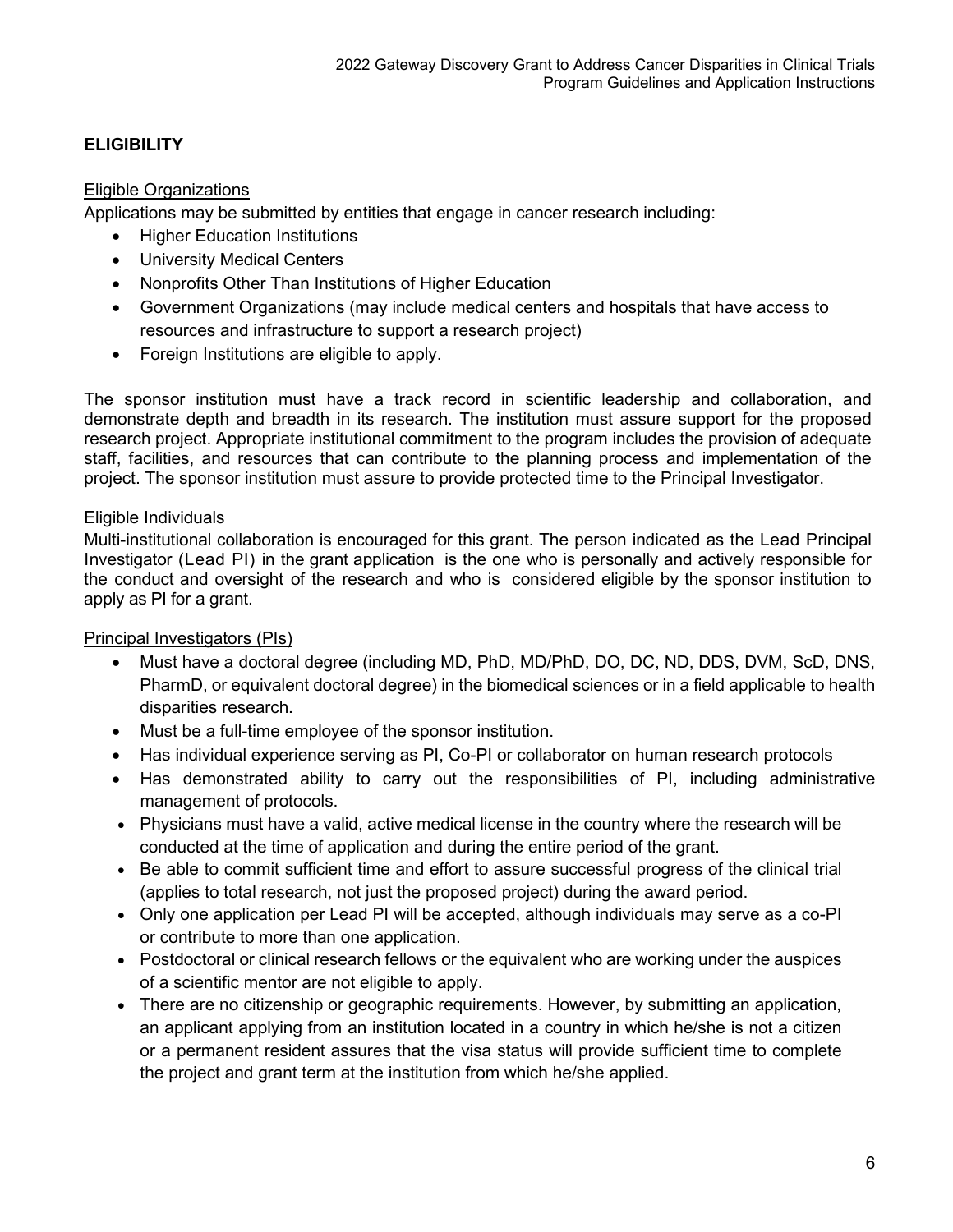Members of the Project Team

- Gateway funded trials must involve patient advocates: Investigators are required to consult with patient representatives and advocates to gather their input into the trial design.
- Must include at least one young investigator (e.g., clinical research fellow; junior faculty member) that should play a key role in the project.
- Other collaborators.

Applicants who are uncertain about their eligibility are encouraged to contact [grants@conquer.org](mailto:grants@conquer.org) before starting an application.

Members of the Gateway Discovery Grant Selection Committee are not eligible to apply as a Principal Investigator or Co-Investigator on the grant.

## <span id="page-7-0"></span>**PEER REVIEW OF APPLICATIONS**

Applications are peer-reviewed by the Gateway Discovery Grant Selection Committee using a multiphase process. Members of the Committee are jointly appointed by Conquer Cancer and Gateway. Each application is reviewed by committee members with scientific expertise in the field as well as biostatisticians and patient advocates.

The Committee will consider the following criteria when reviewing applications and determining funding decisions:

- Overall impact
- Strength of the hypothesis-driven proposal
	- $\circ$  Significance and originality of the proposed study and hypothesis
	- $\circ$  Appropriateness, feasibility, and adequacy of the proposed experiment and methodology
	- o Appropriate and detailed statistical analysis plan
- Access to patient population sufficient to demonstrate high potential for enrollment success
- Diversity in the clinical research team
- Patient-centeredness and engagement
- Qualifications, experience and productivity of the Principal Investigator and Co-Investigators
- Ability to conduct the clinical trial in compliance with all applicable regulatory requirements
- Availability of institutional resources to support the proposed project

## <span id="page-7-1"></span>**AWARD PROCESS AND AWARD NOTIFICATION**

After merit review, the Gateway Discovery Grant Selection Committee will submit its recommendations to the Gateway Board of Scientific Counselors. Conquer Cancer and Gateway for Cancer Research anticipate notifying the applicant under consideration in March 2022. A formal notification of award will be provided to the applicant and Sponsor Institution upon acceptance of Gateway's Terms and Conditions.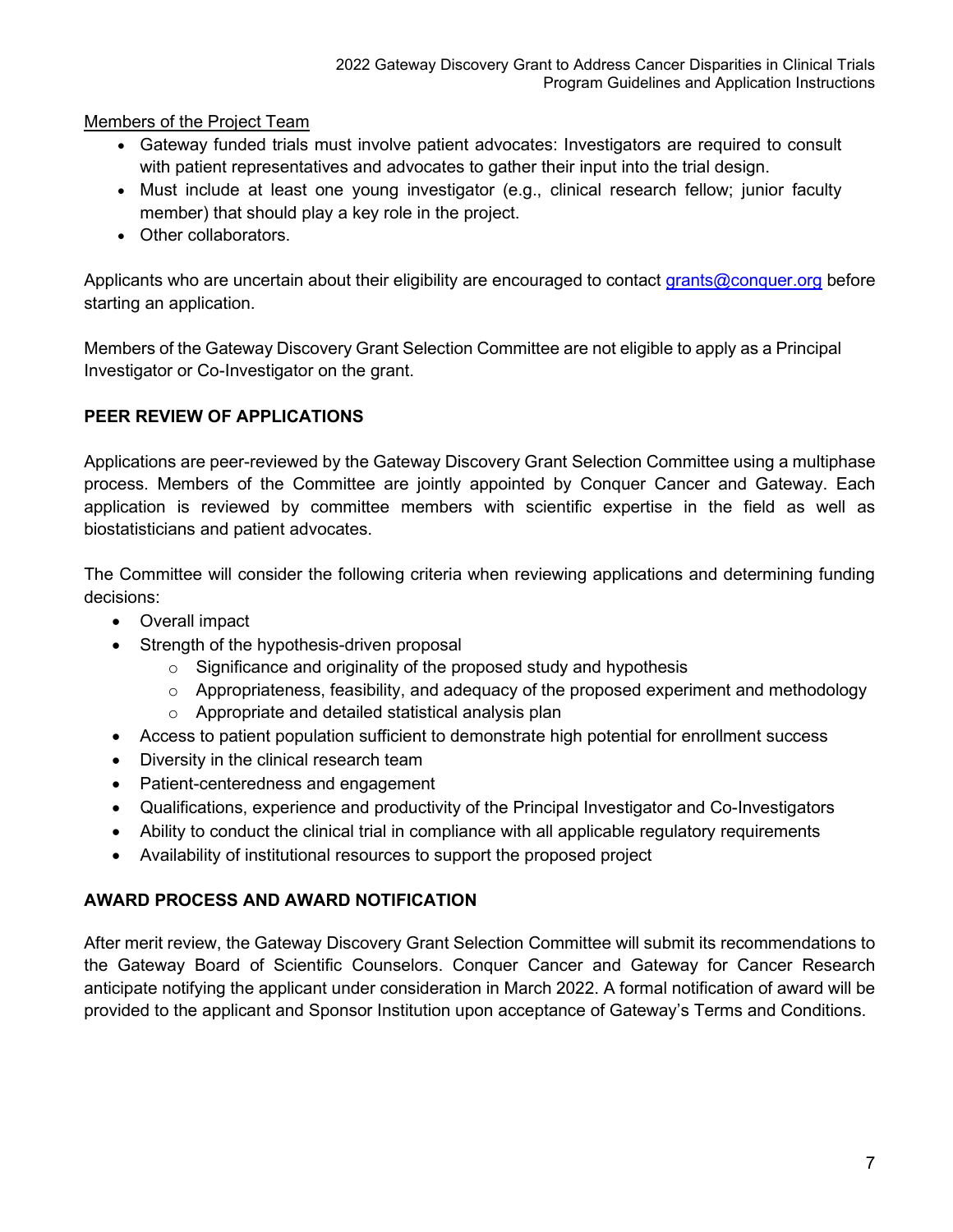## <span id="page-8-0"></span>**TERMS AND CONDITIONS**

Gateway for Cancer Research is the grantor and provider of funding for the Gateway Discovery Grant program. The successful applicant and his or her Sponsor Institution must execute a Terms and Conditions document with Gateway for Cancer Research to receive a Gateway grant. The Terms and Conditions in **Appendix A** sets forth selected provisions of the Gateway Terms and Conditions that the applicant and Sponsor Institution should review carefully before applying. This RFP does not contain the complete Terms and Conditions document. Gateway reserves the right to modify any of the provisions of the Terms and Conditions prior to execution by the applicant and Sponsor Institution.

#### **Compliance with Applicable Legal Requirements (Applies to Non-U.S. Institutions and Entities)**

The award of the grant is subject to applicable financial and legal requirements, including but not limited to United States laws addressing foreign corrupt practices and economic and trade sanctions (including those administered by the Office of Foreign Assets Control of the U.S. Department of the Treasury).

Among the resources available to evaluate compliance with requirements administered by the Office of Foreign Assets Control are:

- <http://www.treasury.gov/resource-center/sanctions/Pages/default.aspx>
- <http://www.treasury.gov/resource-center/sanctions/Programs/Pages/Programs.aspx>
- <http://www.treasury.gov/resource-center/sanctions/SDN-List/Pages/default.aspx>

#### <span id="page-8-1"></span>**APPLICATION INFORMATION USE AND SHARING**

Conquer Cancer may use and process the information submitted through the application form for several purposes, including but not limited to: 1) providing all information about the application Gateway for Cancer Research and the joint reviewers, 2) evaluating the application, 3) communicating with you regarding your application and other opportunities that may be of interest to you, 4) publishing information regarding Conquer Cancer's grants and awards program on an anonymous basis, and 5) informing Conquer Cancer's grant making strategies and policies. Information submitted through this application form will be kept on secure servers accessible to Conquer Cancer personnel and third parties authorized by Conquer Cancer to perform functions on Conquer Cancer's behalf.

Research proposals submitted are considered confidential property of the Applicant. Conquer Cancer is permitted to share these research proposals with Gateway for Cancer Research, Conquer Cancer staff and reviewers, third party contractors, and potential supporters, and Conquer Cancer will require all to maintain appropriate standards of confidentiality.

By submitting an application to Conquer Cancer, the Applicant grants Conquer Cancer the right to use all application information submitted, outside of the research proposal, in aggregate and de-identified form, for any purpose.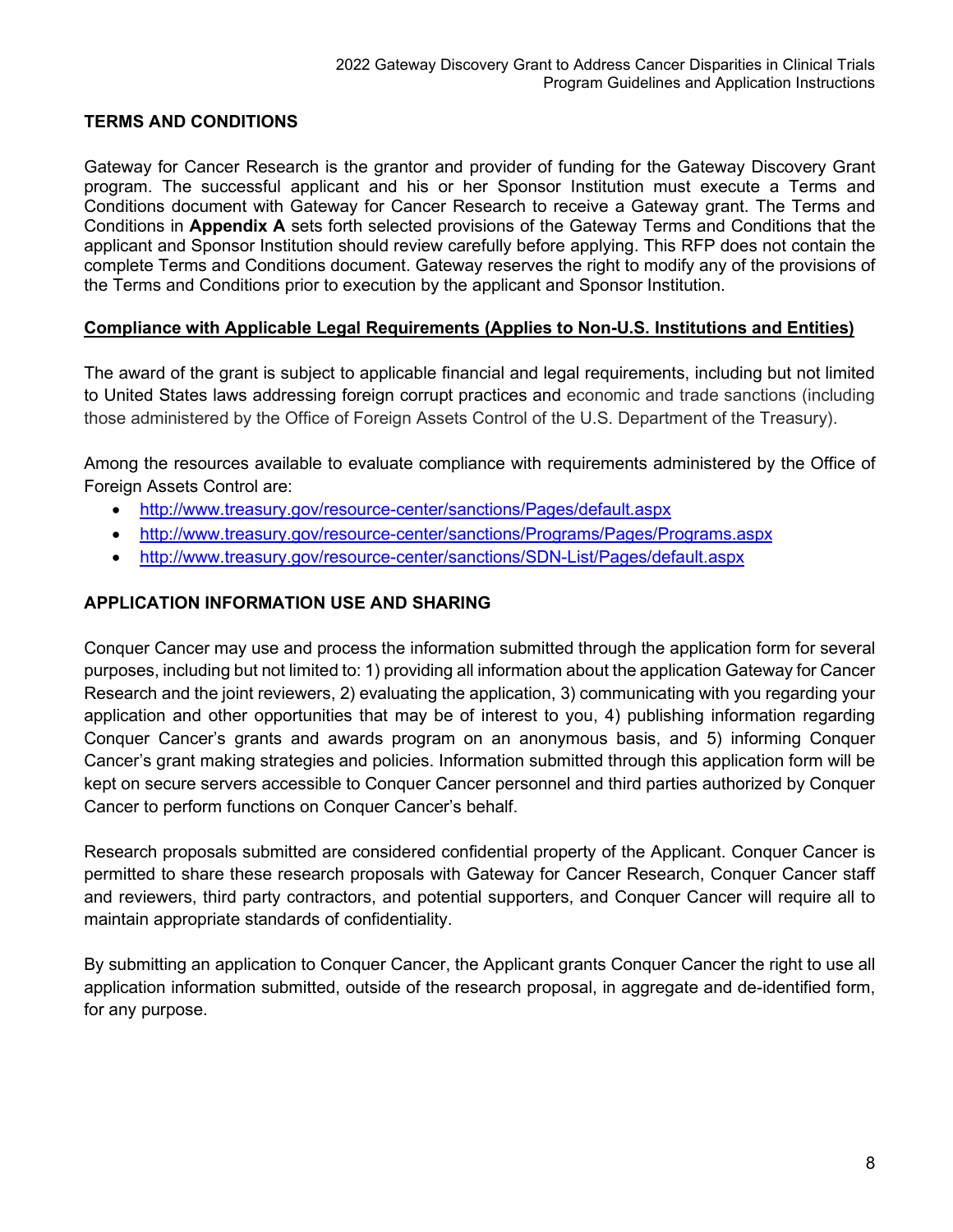## <span id="page-9-0"></span>**APPLICATION PROCEDURES**

Please review this Request for Proposals (RFP) carefully before applying. Applicants are encouraged to start their application early due to the complexity of the online application process.

All application materials must be in English and must be submitted online through the Conquer Cancer application portal at [awards.asco.org.](https://asco.smapply.org/) No paper applications sent by mail, e-mail, or fax will be accepted.

The application portal pulls the applicant's profile information from [profile.asco.org.](https://profile.asco.org/) The applicant's profile must be up to date before initiating an application. If the applicant does not have an ASCO account, he/she must [create an account.](https://login.asco.org/register?target=https%3A%2F%2Fsignin.asco.org%2Foauth2%2Fv1%2Fauthorize%2Fredirect%3Fokta_key%3DLf66Ygj8UjiYyzt-VHYAHqo4YmcmvIq6BBVCJr6MHkc) ASCO membership is not required to create an account.

The Gateway Discovery Grant contains two phases: Letter of Intent (LOI) phase and Full Application phase.

LOIs will be approved or denied on a rolling basis **until March 15, 2021**. Once an LOI is approved after administrative review, application materials will be readily accessible in the application portal to begin the full application submission. **Only applicants who have received an approval for their LOI will be eligible to submit a full application.** Full applications are due on **August 16, 2021**.

## <span id="page-9-1"></span>**APPLICATION CHANGES**

The Applicant must notify Conquer Cancer immediately by sending an email t[o grants@conquer.org](mailto:grants@conquer.org) if any of the following conditions apply at any time from LOI and Full Application submission through award notification:

- 1. Withdrawal of Application. Send an email to [grants@conquer.org](mailto:grants@conquer.org) to inform Conquer Cancer the reason(s) for withdrawing the application. The email should include the Applicant's name, the title of the proposal, and the reason for withdrawing the application.
- 2. Change of Institution or Position. The Applicant has a career plan change, leaves his/her current position in the institution, or is unable to meet the eligibility requirements of this RFP.
- 3. Change in Proposal (Scope, Timeline, Budget, etc.). The Applicant has significant changes in the submitted proposal affecting aims, research strategy, timeline, and/or budget.

Helpful Tips for Using the Application Portal are included in Appendix B.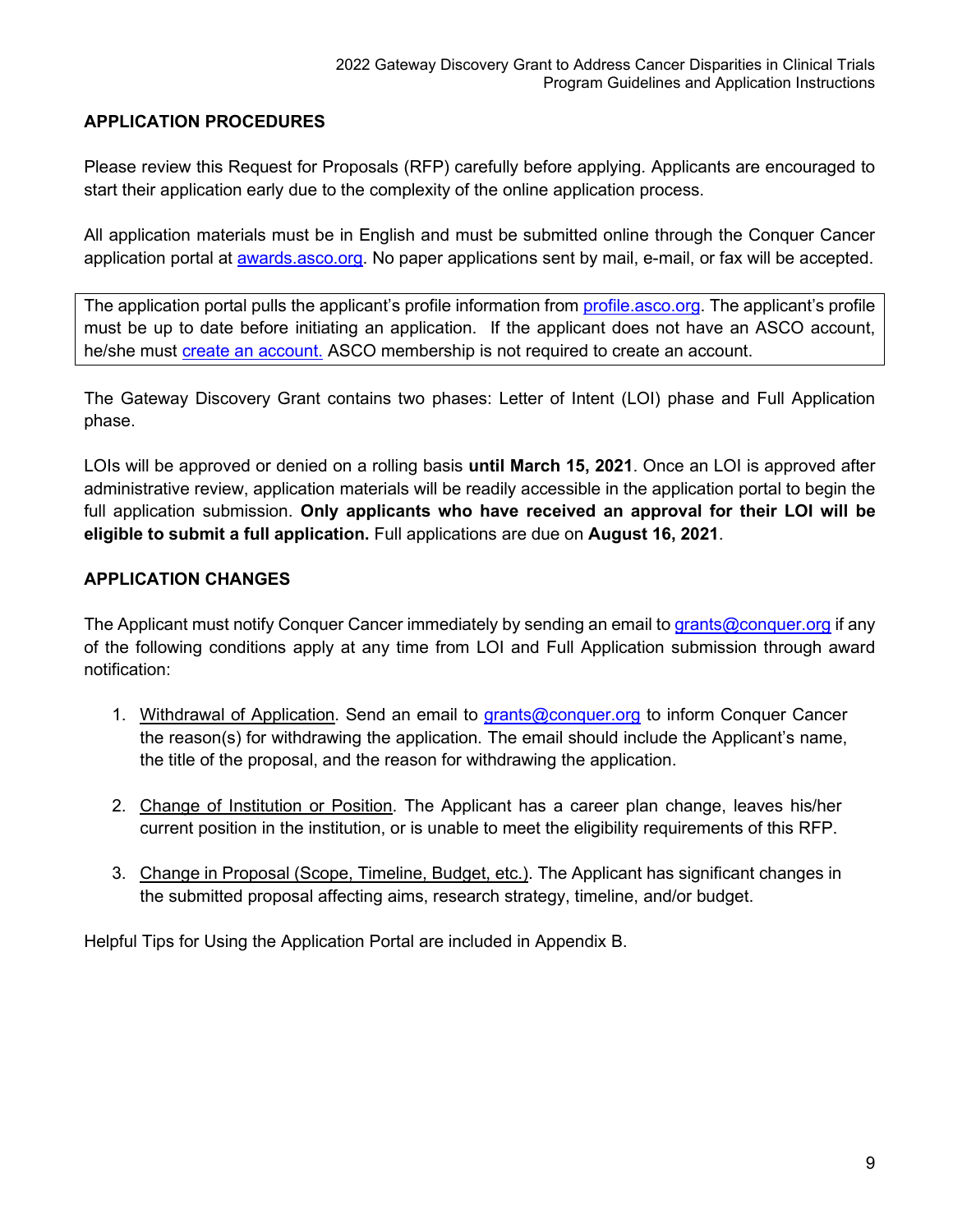## <span id="page-10-0"></span>**PHASE 1: LETTER OF INTENT SUBMISSION**

#### <span id="page-10-1"></span>**Letter of Intent Components**

Sections of the LOI are listed below. More details about each section, including requirements and instructions, are described in the succeeding pages:

- **1.** Applicant Information (required)
- **2.** Project Information (required)
- **3.** Biosketch of Lead Principal Investigator (required)
- **4.** Additional Information (required)
- **5.** Review and Submit (required)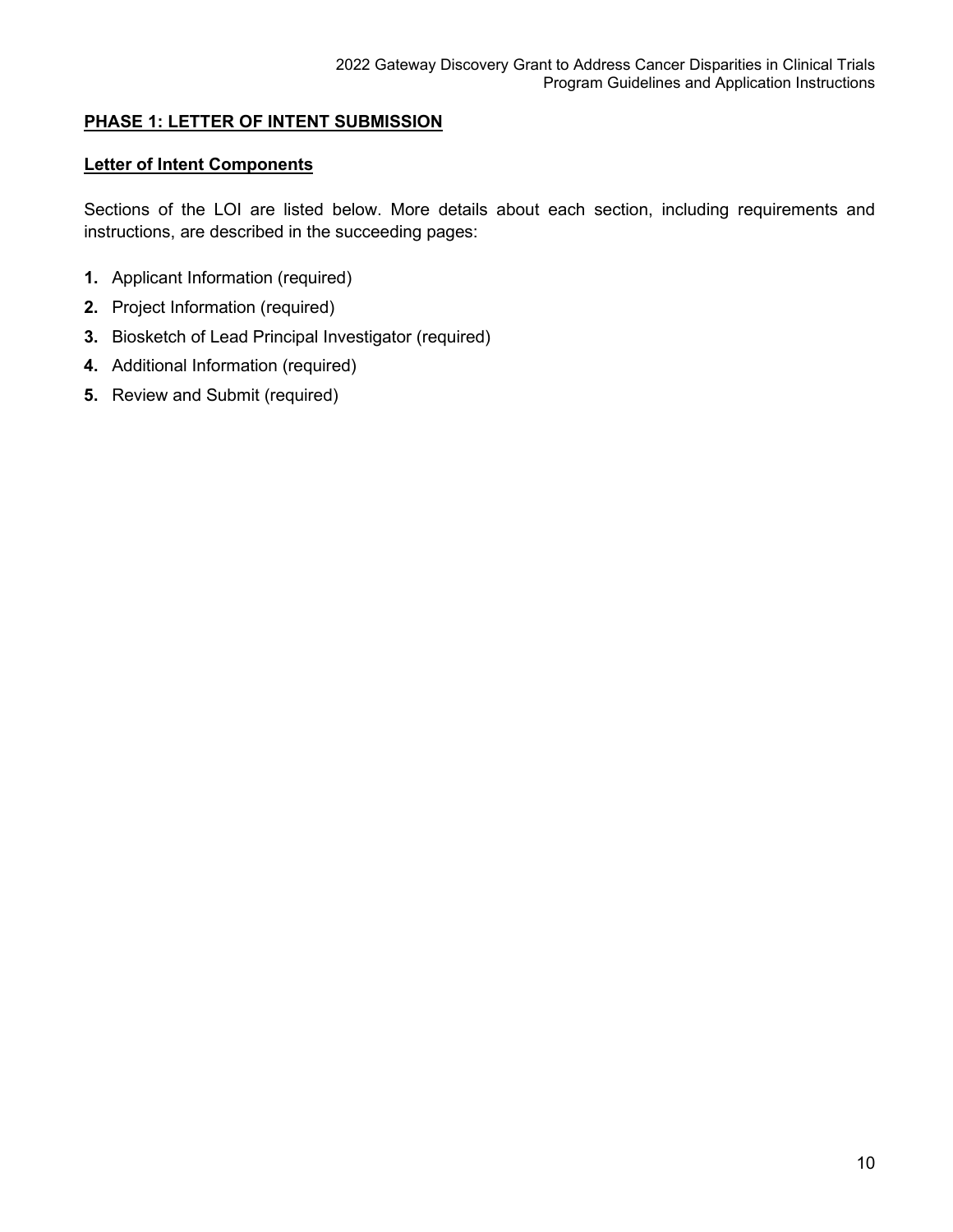- <span id="page-11-0"></span>**1. Applicant Information (required).** This section includes the following:
	- Application Information. This information is pulled directly from the applicant's ASCO account profile. If the applicant needs to make any changes to his/her information, visit [profile.asco.org.](https://profile.asco.org/) The profile must be up to date before submitting the full application.
		- o First Name
		- o Middle Name
		- o Last Name
		- o Designation
		- o Primary Organization Name
		- o Address (including city, state, and zip code)
		- o Country
		- o Primary email address
			- (*Important:* Please confirm that the email in the ASCO account profile is the most current before initiating an application. This email will be associated with the application in this portal. All future communications about the application will be sent to this address)
		- o ORCID ID (optional)
		- o ASCO Member ID (only applies to ASCO members; ASCO membership is not required to apply for this grant)
	- Additional questions and required information. Answer the following:
		- $\circ$  Do you have a medical degree or the international equivalent?
		- o Do you have a full-time faculty appointment?
		- (An Instructor position is considered as a faculty appointment).
		- o Field of Clinical Training. Select all that apply.
		- o Field of Research Training. Select all that apply.
	- After completing this form, click **"Mark as Complete".**
- <span id="page-11-1"></span>**2. Project Information (required).** Enter general information about the research project being proposed:
	- Research Project Title (250 characters maximum): Provide a short descriptive title of the research project.
	- Brief Research Project Description/Abstract (3000 characters maximum): Provide a brief abstract of the research project.
	- Lay Abstract (2500 characters maximum). Provide a layperson summary of the project. Describe the work in a way that it will be understood by people who do not have scientific or medical backgrounds. Be clear and avoid technical and scientific terms when possible. It should not include confidential information.
	- Specific Aims (1000 characters maximum per aim): Select the number of aims from the drop-drown list. Briefly describe each aim separately and concisely in the boxes provided. Include the following for each aim: the aim objective (e.g., to test a stated hypothesis, create a novel design, solve a specific problem, challenge an existing paradigm or clinical practice, address a critical barrier to progress in the field, or develop new technology), goals, and summarize the expected outcomes. At least one specific aim is required. Details (e.g., background, rationale for each aim and alternative strategy) for respective aims can be included in the Research Strategy section.
	- Subject Area: Select one Subject Area from the drop-down list that best describes the research project. If "Other" is selected, provide information in the text field.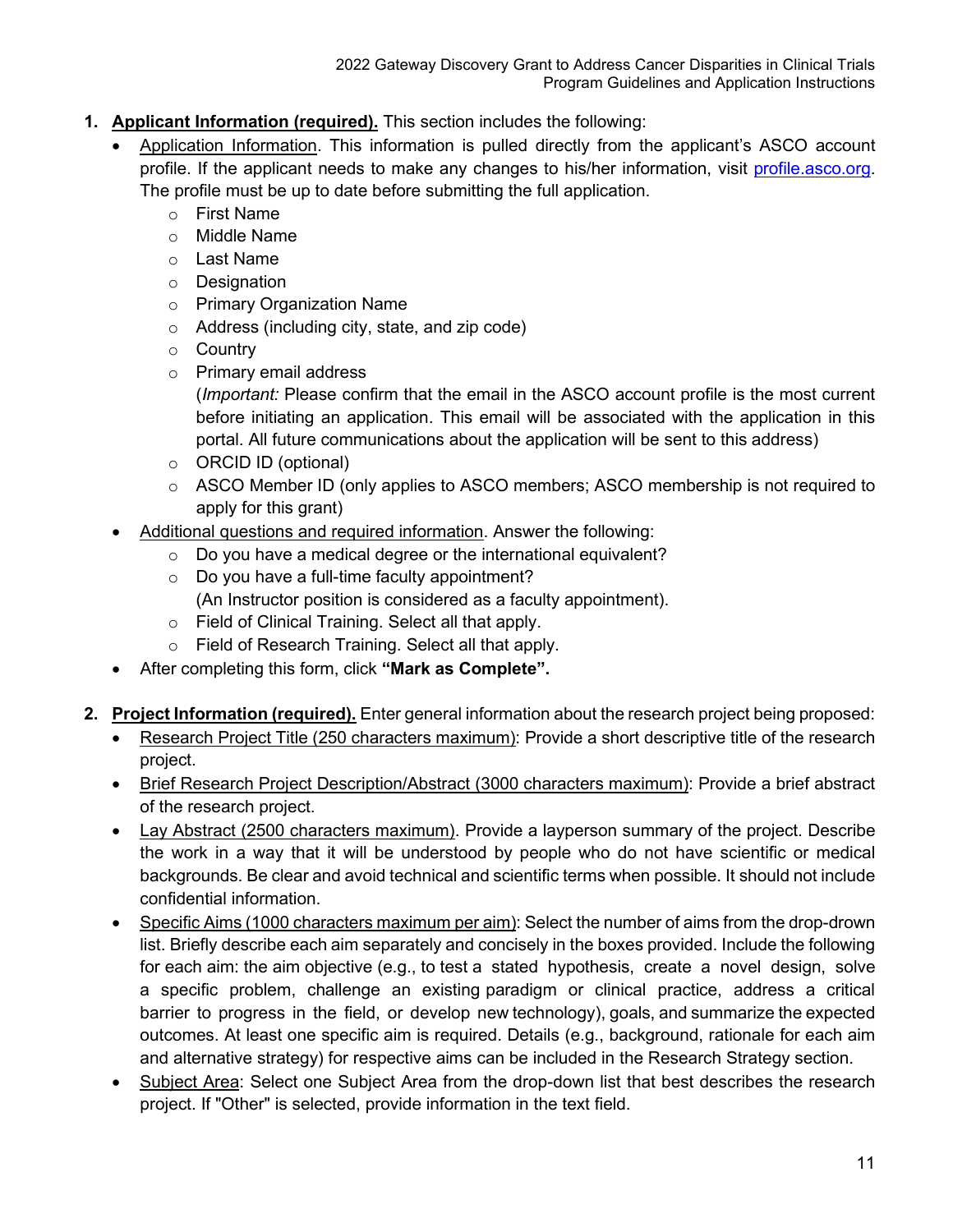- Focus Area(s): Select all that apply. If "Other" is selected, provide information in the text field.
- Research Classification: Select a category that relates to the research project. The list has six broad categories of scientific interest in cancer research.
- Type of Research Study: Select the type from the drop-down list to indicate if the research project is "Clinical", "Pre-clinical", or "Health Services Research".
	- o If "Clinical" is selected, indicate the clinical trial phase and clinical trial number or identifier.
- Assurances:
	- $\circ$  Animal Use. Indicate whether animals will be used in the research. If yes, select the appropriate status.
		- If the status is Approved, enter the IACUC Approval Date, Expiration Date, and Number.
		- **If the status is Exempt, enter the Exemption Number.**
	- $\circ$  Human Subjects. Indicate whether human subjects will be involved in the research. If yes, select the appropriate status.
		- If the status is Approved, enter the IRB Approval Date, IRB Expiration Date, and Assurance Number.
		- **If the status is Exempt, enter the Exemption Number.**
- Use of Drug(s): Indicate if the research involves the use of drug(s). If yes, enter the name of the drug(s) and the drug manufacturer(s). It is highly encouraged to include a letter from the manufacturer(s) or supplier(s) that they will provide the drug in the Supporting Documentation section of the application.
- Resubmission: Select "No" from the drop-down list.
- Acknowledgment: Check the box to confirm that the applicant has read and understood the Terms and Conditions of Gateway for Cancer Research indicated in this RFP (see Appendix A).
- After completing this form, click **"Mark as Complete"**.
- <span id="page-12-0"></span>**3. Applicant's Biosketch (required).** Applicants should use the NIH biosketch template provided with an expiration date of 02/28/2023. The biosketch must not exceed more than five (5) pages. To complete the biosketch, please refer to these [instructions.](https://grants.nih.gov/grants/how-to-apply-application-guide/forms-e/general/g.240-r&r-seniorkey-person-profile-(expanded)-form.htm#Instructions) **If the document uploaded exceeds the page limit, Conquer Cancer will return the application.**
	- Click "**Attach File**" and select the file to be uploaded in the application.
	- Use this file naming convention: *2022Gateway\_PIBiosketch\_Last Name*
	- After completing this form, click **"Mark as Complete"**.
- <span id="page-12-1"></span>**4. Additional Information (required).** In up to 5 pages, applicants should answer the following questions succinctly. **If the document uploaded exceeds the page limit, Conquer Cancer will return the application.**
	- a. Describe the primary audience(s) targeted for this project.
	- b. Describe how the proposal uniquely contributes to addressing disparities in clinical trial participation.
	- c. How many patients do you expect to enroll in the proposed study?
	- d. Provide the anticipated length of the project including projected start/end dates. The project timeline can span three to five years. If the LOI is approved a project timeline will be required in the Full Application.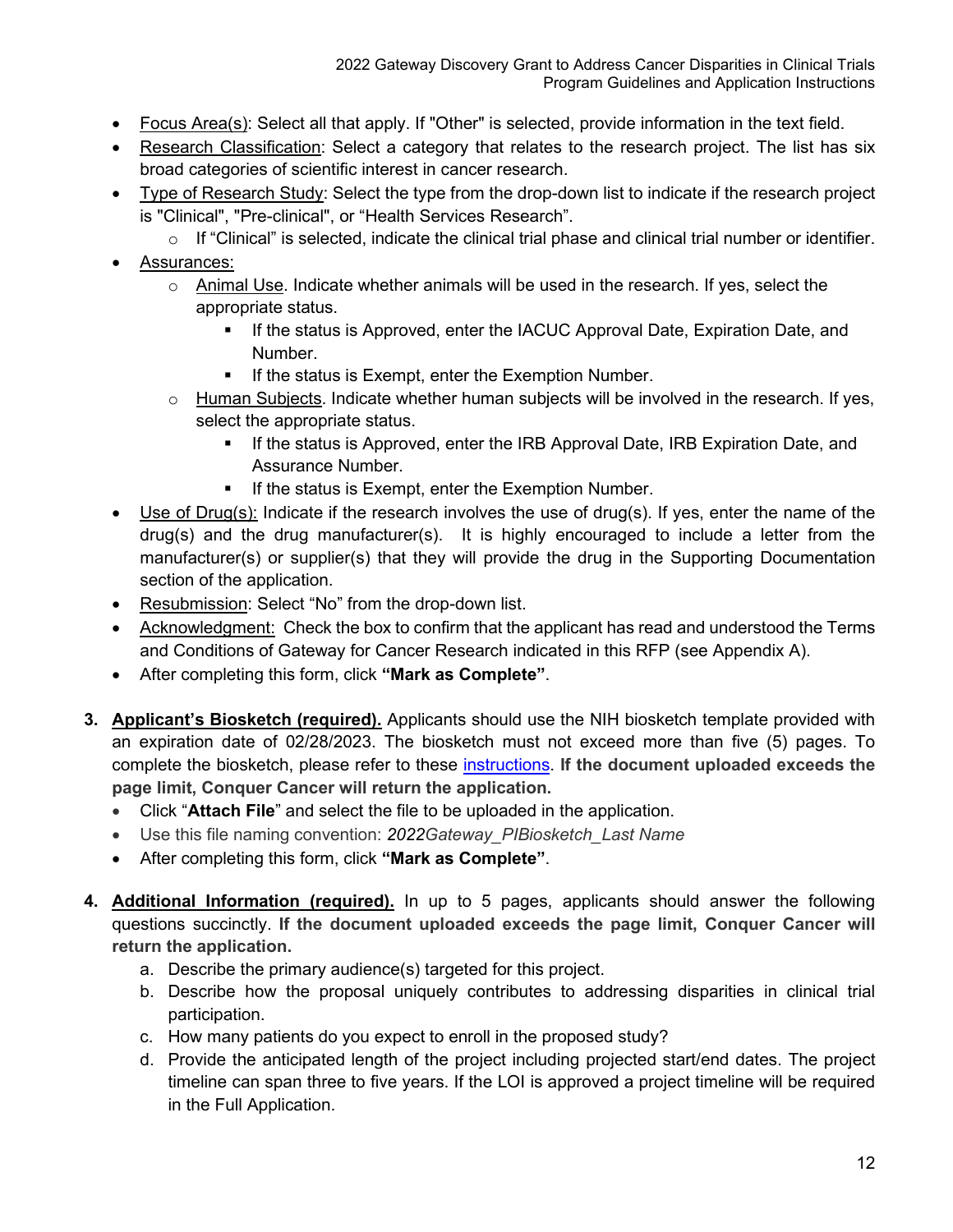- e. Describe key members of the project team and respective roles, including collaborating partners / institutions.
- f. Do you have the appropriate IRB and/or IND approval for your protocol?
- Click "**Attach File**" and select the file to be uploaded in the application.
- Use this file naming convention: *2022Gateway\_AdditionalInfo\_Last Name*
- After completing this form, click **"Mark as Complete"**.

#### <span id="page-13-0"></span>**5. Review and Submit (required).**

The applicant will not be able to navigate to this page until all required sections have been **"Marked as Complete"**.

On the left navigation, click **"Review"** to review or **"Submit"** to submit the application.

To download a copy of the application, click "**My Applications**". Click the ellipsis **(…)** on the specific application and click "**Download**".

On the next screen, select the desired options and click "**Download**".

A new tab will open. Once the download is ready, click "**Download**". The application will be downloaded as a zip file.

Please note that technical assistance is only available until 5:00 PM ET on the due date. Email [grants@conquer.org](mailto:grants@conquer.org) if you have any questions.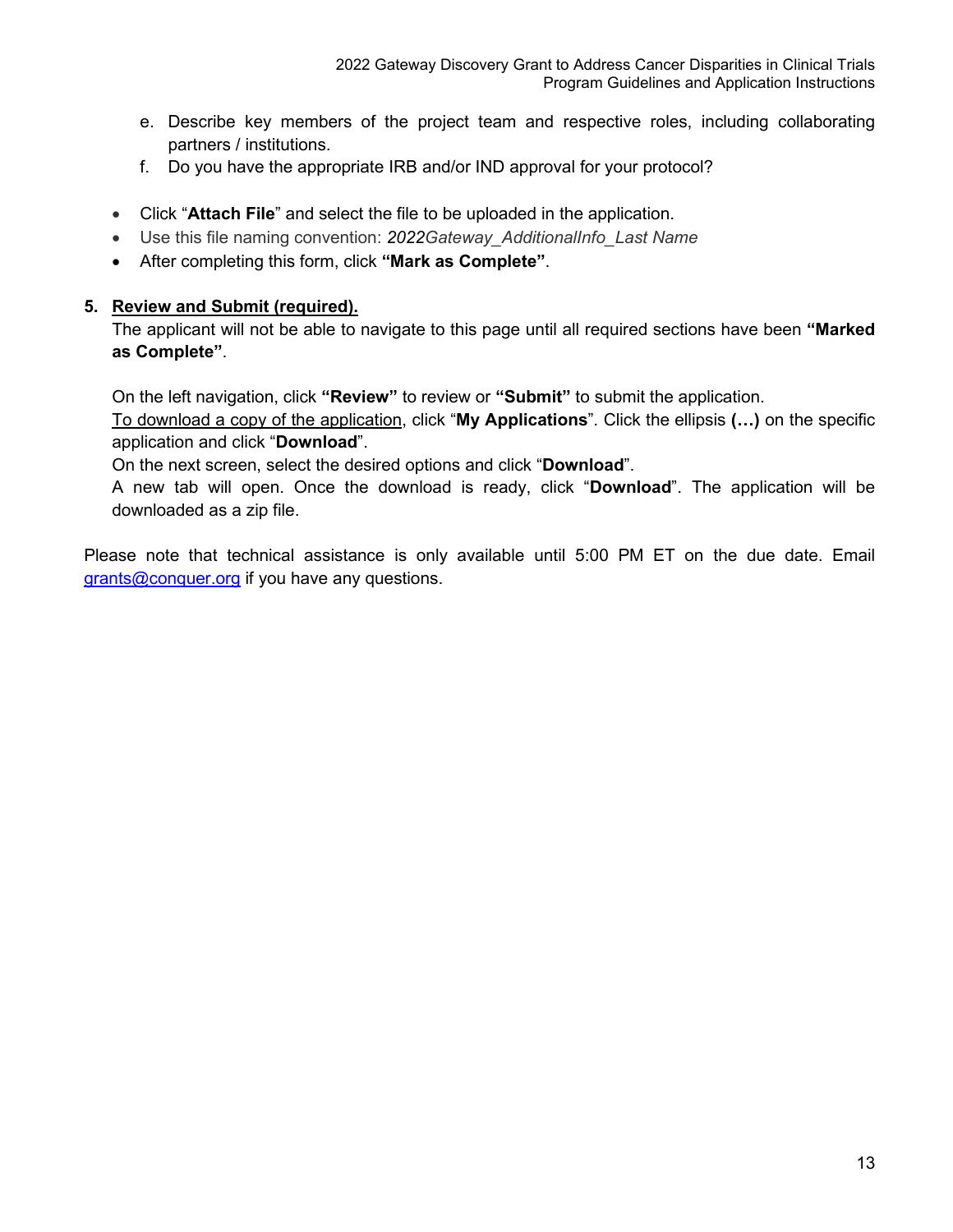## <span id="page-14-0"></span>**LOI Review Criteria and Notification**

LOIs will be administratively and programmatically reviewed by Conquer Cancer based on the following criteria:

- Completeness of information and adherence to instructions
- Eligibility
- Alignment with the grant purpose and guidelines
- Appropriateness of scientific topic

The LOIs will be approved or denied on a rolling basis **until March 15, 2021** (11:59 PM ET). Once an LOI is approved after administrative review, application materials will be readily accessible in the Application Portal to begin the full application preparation. **Only applicants who have received an approval for their LOI will be eligible to submit a full application.**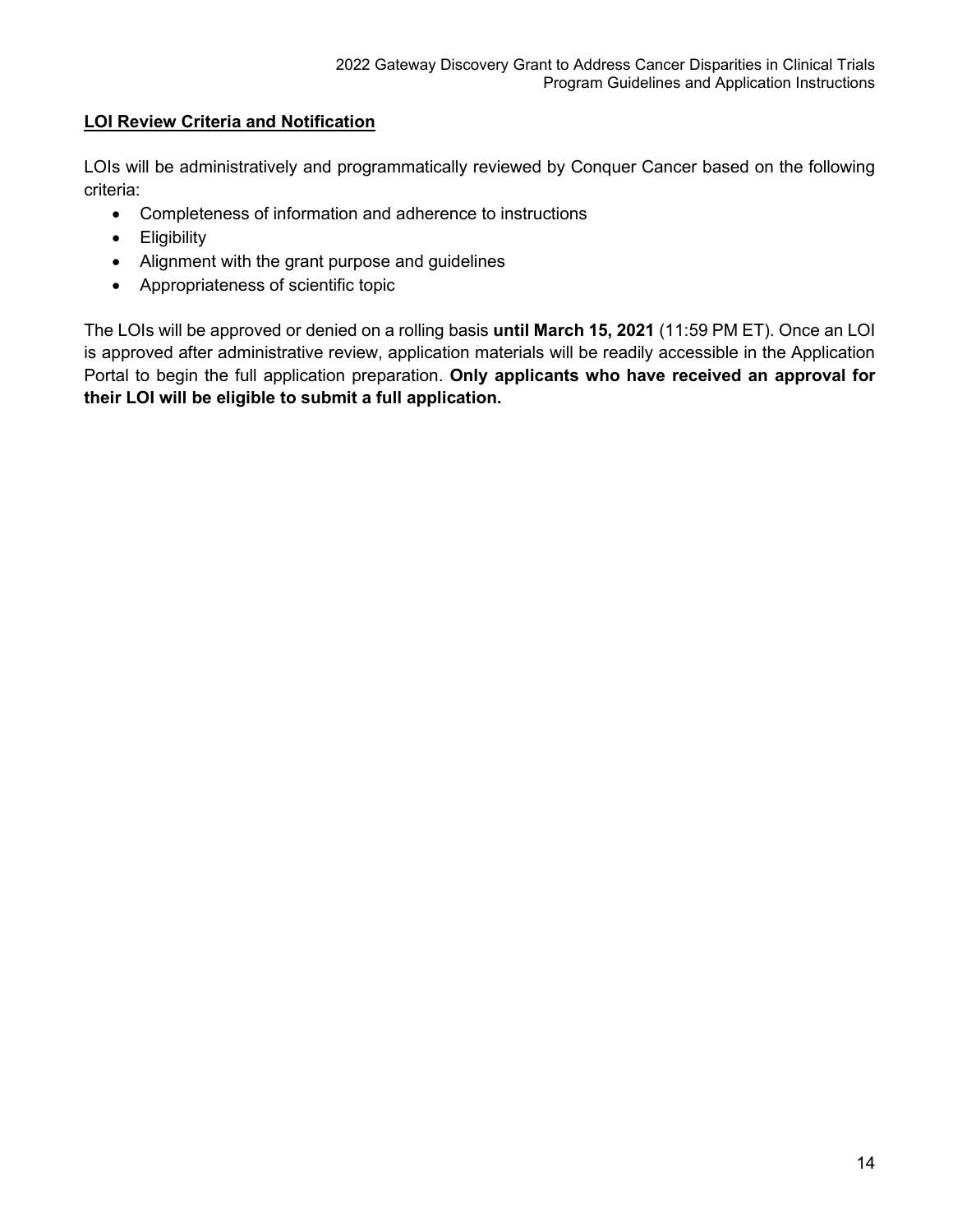## <span id="page-15-0"></span>**PHASE 2: FULL APPLICATION**

**Only applicants who have received an approval for their LOI will be eligible to submit a full application.** The full application must be submitted on or before **August 16, 2021 by 11:59 PM ET**.

## <span id="page-15-1"></span>**Full Application Components**

Sections of the full application are listed below. More details about each section, including requirements and instructions, are described in the next pages. Some information may carry over from the LOI phase.

- **1.** Applicant Information (required)
- **2.** Project Information (required)
- **3.** Project Timeline (required)
- **4.** Budget (required)
- **5.** Publications (optional) maximum of two publications.
- **6.** Biosketch of Lead Principal Investigator (required)
- **7.** Co-Investigator Biosketches and Commitment Letters (required)
- **8.** Collaborators and Project Team Members (required)
- **9.** Research Strategy (required)
- **10.** Biostatistical Plan (required)
- **11.** Cited References (required)
- **12.** Patient Advocate Form (required)
- **13.** Institutional Letter of Support from Department Chair or Dean (required)
- **14.** Clinical Protocol (optional) strongly encouraged
- **15.** Additional Supporting Documentation (optional)
- **16.** Institutional Approval (required)
- **17.** Review and Submit (required)

**NOTE:** The applicant may add other individuals (such as a grants manager, assistant, co-investigator, collaborator, etc.) as a "Collaborator" to his/her application to complete specific sections of the application.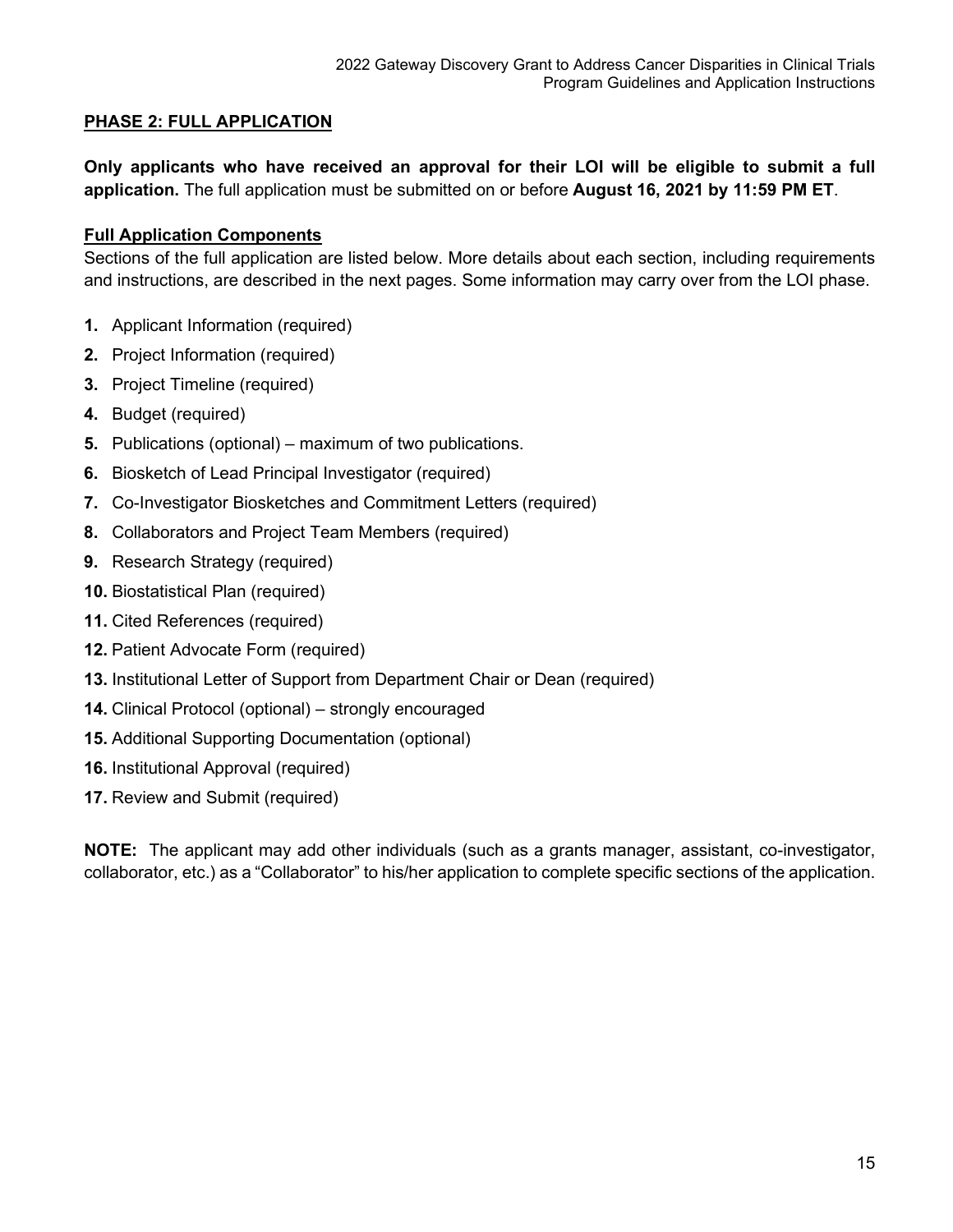- <span id="page-16-0"></span>**1. Applicant Information (required).** This section includes the following:
	- Application Information. This information is pulled directly from the applicant's ASCO account profile. If the applicant needs to make any changes to his/her information, visit [profile.asco.org.](https://profile.asco.org/) The profile should be up to date before submitting the full application.
		- o First Name
		- o Middle Name
		- o Last Name
		- o Designation
		- o Primary Organization Name
		- o Address (including city, state, and zip code)
		- o Country
		- o Primary email address

(*Important:* Please confirm that the email in the ASCO account profile is the most current before initiating an application. This email will be associated with the application in this portal. All future communications about the application will be sent to this address)

- o ORCID ID (optional)
- $\circ$  ASCO Member ID (only applies to ASCO members; ASCO membership is not required to apply for this grant)
- Additional questions and required information. Answer the following:
	- o Do you have a medical degree or the international equivalent?
	- o Do you have a full-time faculty appointment?
	- (An Instructor position is considered as a faculty appointment).
	- o Field of Clinical Training. Select all that apply.
	- o Field of Research Training. Select all that apply.
- After completing this form, click **"Mark as Complete".**
- <span id="page-16-1"></span>**2. Project Information (required).** Enter general information about the research project being proposed:
	- Research Project Title (250 characters maximum): Provide a short descriptive title of the research project.
	- Brief Research Project Description/Abstract (3000 characters maximum): Provide a brief abstract of the research project.
	- Lay Abstract (2500 characters maximum). Provide a layperson summary of the project. Describe the work in a way that it will be understood by people who do not have scientific or medical backgrounds. Be clear and avoid technical and scientific terms when possible. It should not include confidential information.
	- Specific Aims (1000 characters maximum per aim): Select the number of aims from the drop-drown list. Briefly describe each aim separately and concisely in the boxes provided. Include the following for each aim: the aim objective (e.g., to test a stated hypothesis, create a novel design, solve a specific problem, challenge an existing paradigm or clinical practice, address a critical barrier to progress in the field, or develop new technology), goals, and summarize the expected outcomes. At least one specific aim is required. Details (e.g., background, rationale for each aim and alternative strategy) for respective aims can be included in the Research Strategy section.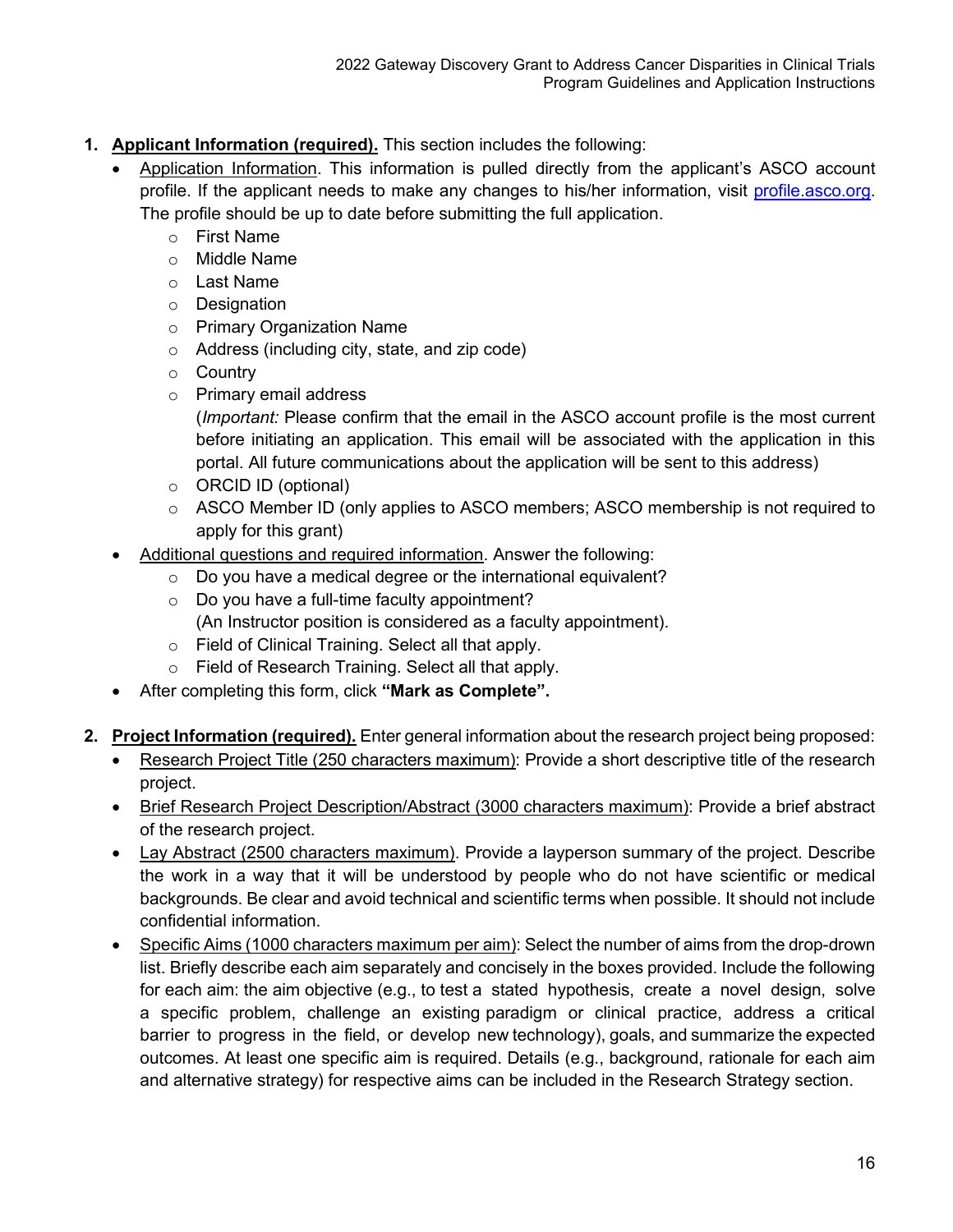- Subject Area: Select one Subject Area from the drop-down list that best describes the research project. If "Other" is selected, provide information in the text field.
- Focus Area(s): Select all that apply. If "Other" is selected, provide information in the text field.
- Research Classification: Select a category that relates to the research project. The list has six broad categories of scientific interest in cancer research.
- Type of Research Study: Select the type from the drop-down list to indicate if the research project is "Clinical", "Pre-clinical", or "Health Services Research".
	- $\circ$  If "Clinical" is selected, indicate the clinical trial phase and clinical trial number or identifier.
- Assurances:
	- $\circ$  Animal Use. Indicate whether animals will be used in the research. If yes, select the appropriate status.
		- **If the status is Approved, enter the IACUC Approval Date, Expiration Date, and** Number.
		- If the status is Exempt, enter the Exemption Number.
	- o Human Subjects. Indicate whether human subjects will be involved in the research. If yes, select the appropriate status.
		- If the status is Approved, enter the IRB Approval Date, IRB Expiration Date, and Assurance Number.
		- **If the status is Exempt, enter the Exemption Number.**
- Use of Drug(s): Indicate if the research involves the use of drug(s). If yes, enter the name of the drug(s) and the drug manufacturer(s). It is highly encouraged to include a letter from the manufacturer(s) or supplier(s) that they will provide the drug in the Supporting Documentation section of the application.
- Resubmission: Select "No" from the drop-down list.
- Acknowledgment: Check the box to confirm that the applicant has read and understood the Terms and Conditions of Gateway for Cancer Research indicated in this RFP (see Appendix A).
- After completing this form, click **"Mark as Complete"**.
- <span id="page-17-0"></span>**3. Project Timeline Form (required, use template provided).** Enter each major project milestone/activity, a brief description, the expected completion date, the status and if it is an associated deliverable. A deliverable is something that can be included in a progress report, such as a publication or an approval letter. The applicant is not required to have deliverables. However, the timeline should make it clear what outcomes will be achieved during the Grant period.

Download the template, then complete the following:

- Enter the name of the milestone/activity
- Enter a description of the milestone/activity
- Enter the expected date of completion
- Indicate whether the milestone/activity is a deliverable
- Select the appropriate status
- Do not enter any comments.

Use this file naming convention: *2022Gateway\_Timeline\_Last Name*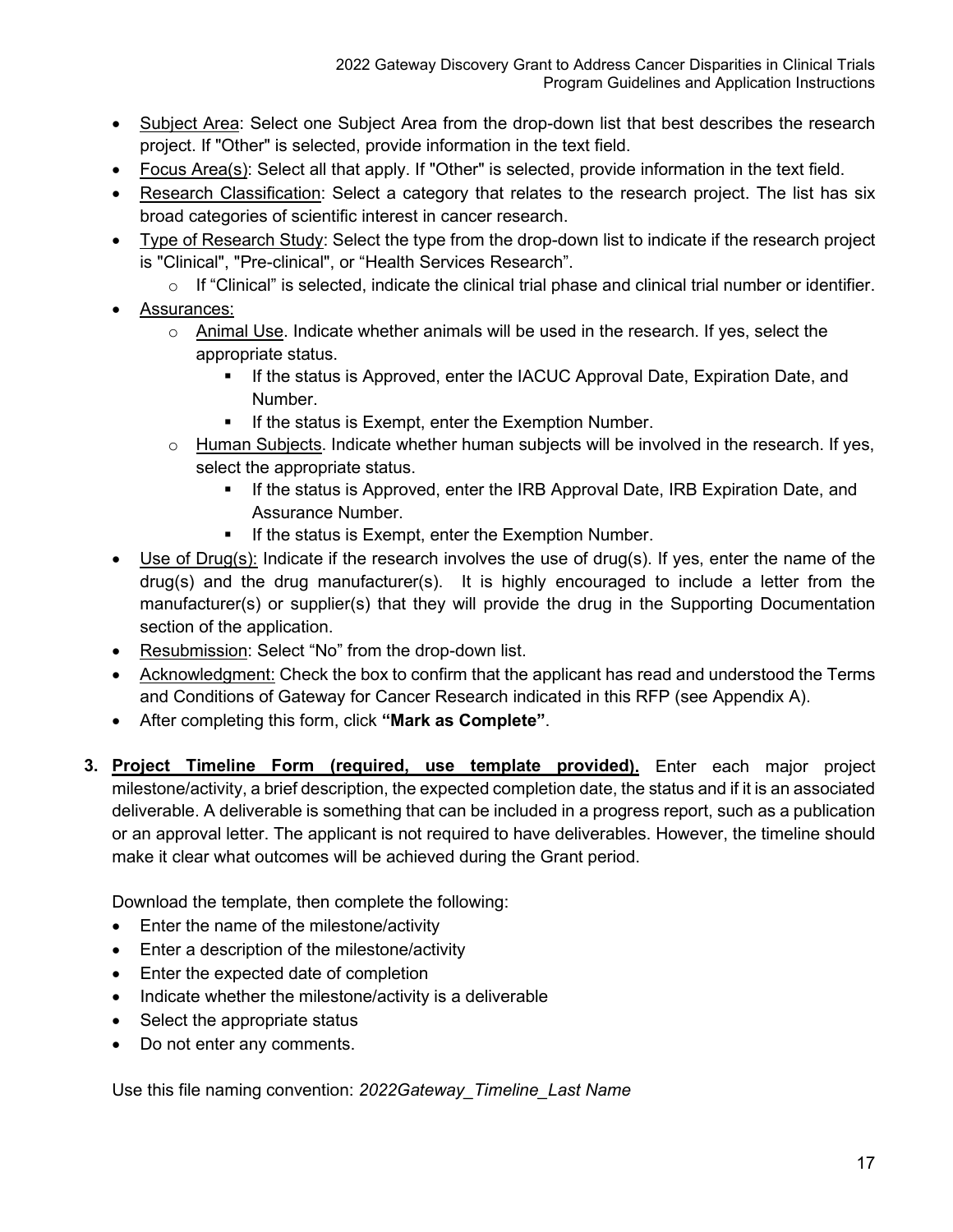After completing the template, upload it, and click **"Mark as Complete"**.

**4. Budget (required).** The award funds will be directed to the sponsor institution and should be used towards salary support, supplies, equipment, travel, etc. necessary for the pursuit of the research project.

The budget must be directly entered into the budget section of the online application. *Do not use commas when entering budget amounts.* Budget justification for the entire period must be entered in the "Description of Costs" column. The costs will calculate automatically at the bottom of the page as entered.

Budget Guidelines:

- Total Award: The total award amount is up to \$1.5 million; the project period can span three to five years.
- Research support: Research costs should be directly related to the research project such as personnel salary\* (research, analytics and patient care), supplies (research and patient care), patient outreach materials, patient travel if needed (i.e., taxi, bus, train or parking), equipment, IRB Approval, contracted services (patient care, laboratory or analytics) and other expenses. Budgeted items must be consistent with available institutional facilities and resources. Patient care costs that are reimbursable by a third-party payor, professional membership dues, tuition fees, and fees for academic courses are unallowable costs.

\*Personnel salary must follow the NIH salary cap FY 2020.

- Travel: Patient travel costs as listed above are allowed, investigator or other resource travel costs are not allowed.
- Indirect costs: Gateway will not pay for indirect costs applied as a percentage of the research cost to the project.

The following costs are not allowable under Gateway research grants (see Appendix A, section 5):

- Institutional overhead (indirect costs);
- New construction and alterations or renovations of existing facilities;
- Consultant fees, capital equipment, and computer hardware or software, unless specified in the original Application and approved by Gateway; or
- Travel costs, unless approved by Gateway.

After completing this form, click **"Mark as Complete".**

<span id="page-18-0"></span>**5. Publications (optional).** Up to two prior publications that highlight the Applicant's experience and qualifications may be included. The Applicant must be a co-author on these publications.

To enter the publications:

- Select the total number of publications from the drop-down list (1 or 2).
- For each publication, enter the title, PubMed ID number, year, type (from the drop-down list), name, status (from the drop-down list), URL, and funding status (from the drop-down list).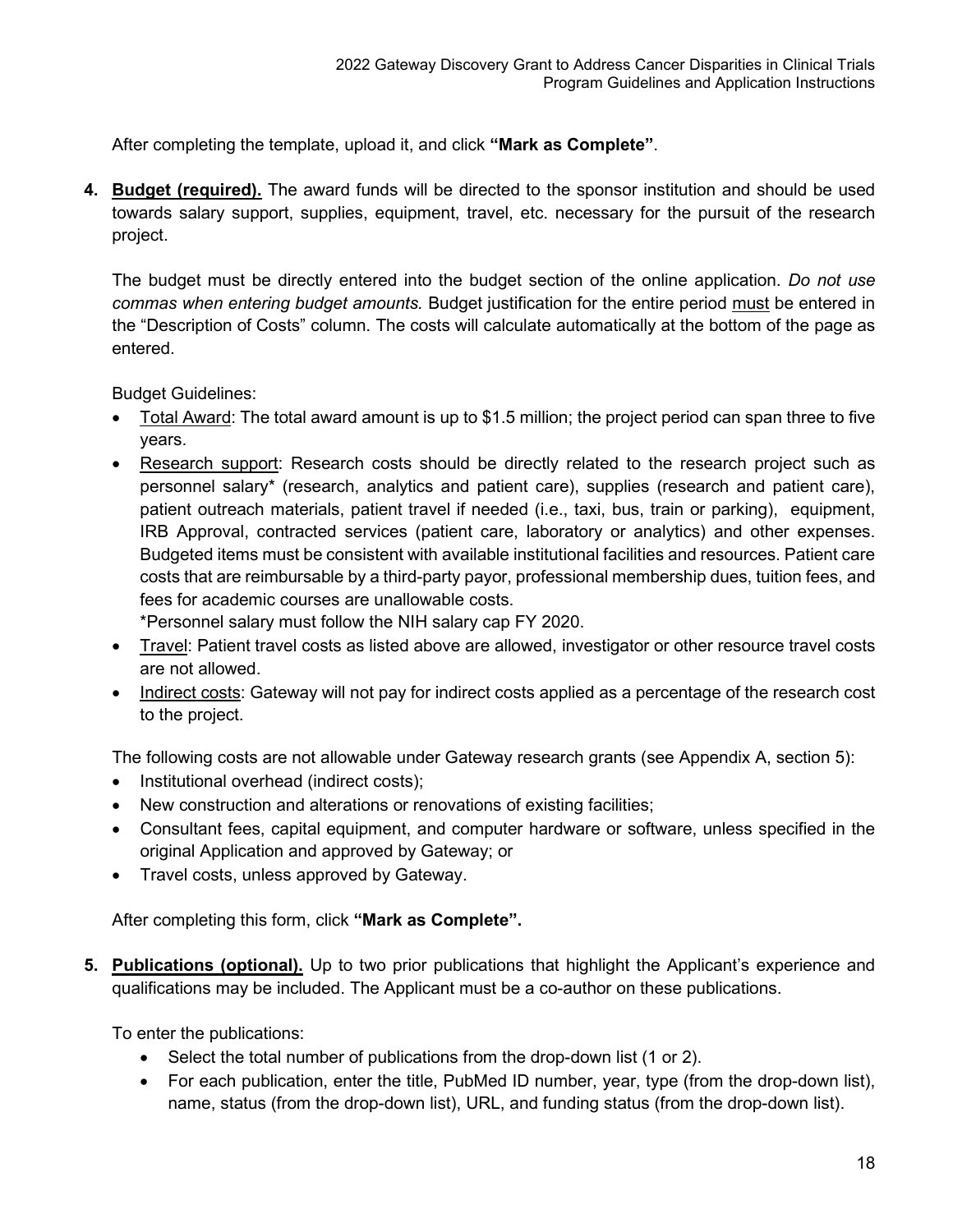• Upload a copy of the publication. Use this file naming convention: *2022Gateway\_Publication1\_ Last Name; 2022Gateway\_Publication2\_ Last Name*

After completing this form, click **"Mark as Complete".**

<span id="page-19-0"></span>**6. Biosketch of Lead Principal Investigator (required).** Use the NIH biosketch template with an expiration date of 02/28/2023. The biosketch must not exceed five (5) pages. To complete the biosketch, refer to these [instructions.](https://grants.nih.gov/grants/how-to-apply-application-guide/forms-e/general/g.240-r&r-seniorkey-person-profile-(expanded)-form.htm#Instructions) **If the document uploaded exceeds the page limit, Conquer Cancer will return the application.**

Use this file naming convention: *2022Gateway\_PIBiosketch\_ Last Name*

After completing this form, click **"Mark as Complete".**

- <span id="page-19-1"></span>**7. Co-Investigator Biosketches and Commitment Letters (required).** Select from the drop down list the number of co-investigators involved in the research project. Provide the following for each coinvestigator.
	- First Name
	- Last Name
	- Degree
	- Institution

Biosketch: Use the NIH biosketch template with an expiration date of 02/28/2020. The biosketch must not exceed five (5) pages. To complete the biosketch, refer to these [instructions.](https://grants.nih.gov/grants/how-to-apply-application-guide/forms-e/general/g.240-r&r-seniorkey-person-profile-(expanded)-form.htm#Instructions) **If the document uploaded exceeds the page limit, Conquer Cancer will return the application.** Use this file naming convention: *2022Gateway\_CoInvBiosketch\_ Co-I Last Name*

Commitment Letter: The letter must include a statement confirming the scope of the Co-Investigator's involvement in the proposed research. This letter must be signed by the Co-Investigator and on official letterhead. **If the letter is not signed and not printed on official letterhead, Conquer Cancer will return the application.** Use this file naming convention: *2022Gateway\_CommitmentLetter\_ CoInv Last Name*

After completing this form, click **"Mark as Complete".**

<span id="page-19-2"></span>**8. List of Collaborators and Project Team Members (required)**.List all team members and their names that will work on the project and briefly describe the pertinent qualifications and role of each research team member. Team members and collaborators are permitted to be from other countries, including high-income countries. It is not required to have team members outside of the applicant's home country.

This should be no more than four (4) typewritten, single-spaced pages, with one-inch margins and using an 11-point Arial font type. This should include list of (1) the researchers the applicant plans to collaborate with on the proposed research project, including co-Investigators; (2) the young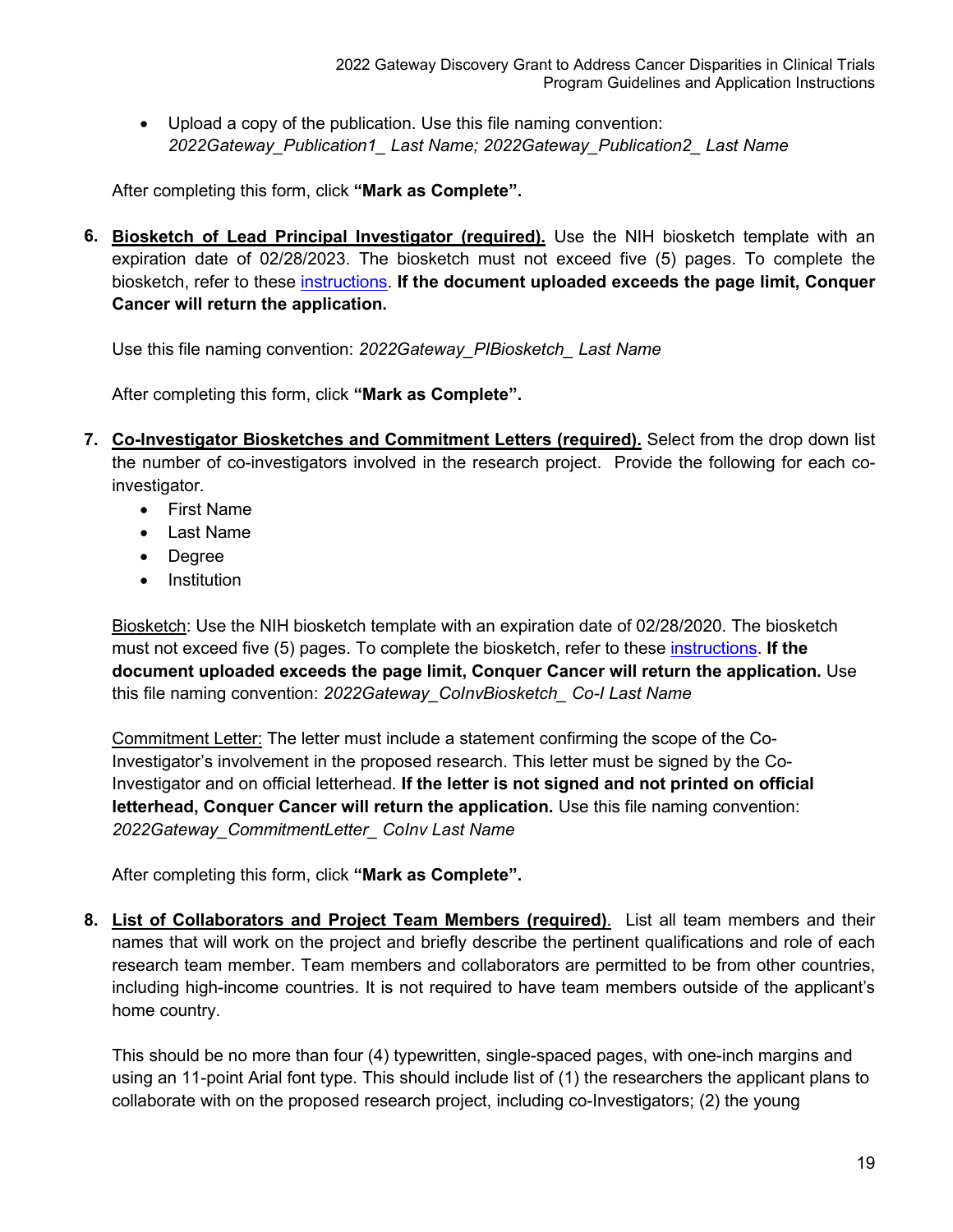investigator/s; (3) patient advocate; (4) a brief description of each individual's role and duties in the project, and (5) a description of the communications and coordination plan among the investigators and members of the project team. **If the document uploaded exceeds the page limit, Conquer Cancer will return the application.**

Click "**Attach File**" and select the file to be uploaded in the application.

Use this file naming convention: *2022*Gateway*\_Collaborators\_ Last Name*

After completing this form, click **"Mark as Complete"**.

<span id="page-20-0"></span>**9.** Research Strategy (required). The research strategy is limited to ten (10) typewritten, single-spaced pages, with one-inch margins and using an 11-point Arial font type. ALL pertinent tables, pictures, and graphs MUST be included within the 10-page limit. **If the document uploaded exceeds the page limit, Conquer Cancer will return the application.**

The Research Strategy must contain the following information:

- a. Significance and Background:
	- i. Explain the importance of the problem or critical barrier to progress in the field that the proposed project addresses.
	- ii. Explain how the proposed project will improve scientific knowledge, technical capability, and/or critical practice in one or more broad fields.
	- iii. Describe how the concepts, methods, technologies, treatments, services, or preventative interventions that drive this field will change if the proposed aims are achieved.

#### b. Innovation:

- i. Explain how the application challenges and seeks to shift current research or clinical practice paradigms.
- ii. Describe any novel theoretical concepts, approached or methodologies, instrumentation, or interventions to be developed or used, and any advantage over existing methodologies, instrumentation, or interventions.
- iii. Explain any refinements, improvements, or new applications of theoretical concepts, approaches or methodologies, instrumentation, or interventions.
- c. Approach:
	- i. Explain how the application challenges and seeks to shift current research or clinical practice paradigms.
	- ii. Describe any novel theoretical concepts, approached or methodologies, instrumentation, or interventions to be developed or used, and any advantage over existing methodologies, instrumentation, or interventions.
	- iii. Explain any refinements, improvements, or new applications of theoretical concepts, approaches or methodologies, instrumentation, or interventions.
	- iv. Describe the overall strategy, methodology, and analyses to be used to accomplish the specific aims of the project. Include how the data will be collected, analyzed, and interpreted as well as any resource sharing plans as appropriate.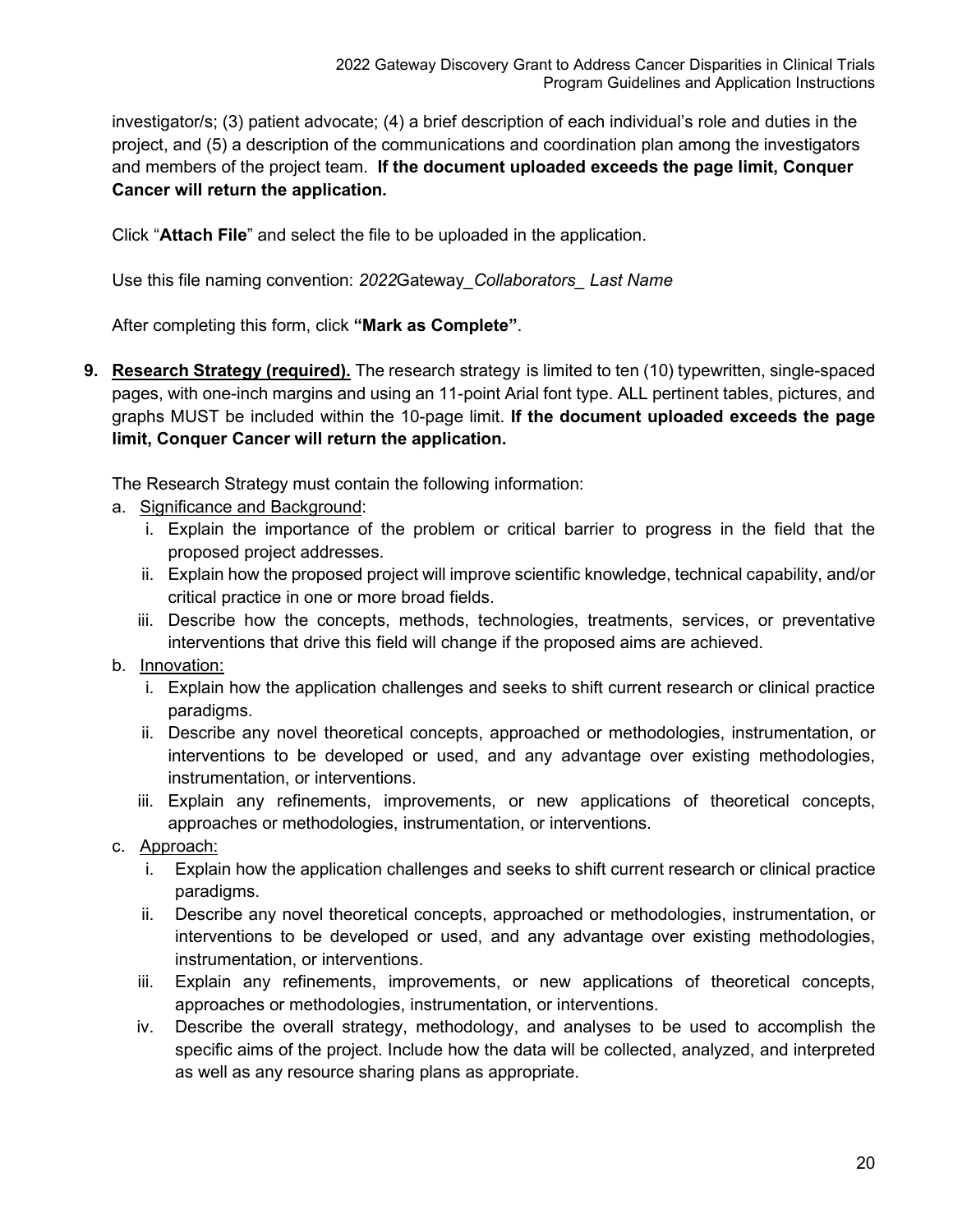- v. Discuss potential problems, alternative strategies, and benchmarks for success anticipated to achieve the aims.
- vi. If the project is in the early stages of development, describe any strategy to establish feasibility, and address the management of any high-risk aspects of the proposed work. Appropriate detail and/or documentation in the Supporting Documentation section must be included to assure a reviewer that the applicant's project is feasible in the timeframe of the grant. Examples include: a letter confirming you will have access to an experimental therapy, or an approval letter from CTEP or a cooperative group.
- vii. Point out any procedures, situations, or materials that may be hazardous to personnel and precautions to be exercised.
- viii. Clearly state the applicant's role in the project.
- ix. The precautions to ensure patient safety and confidentiality and the relevance or implications for patient care should be explained.
- x. Explain how patient-reported outcomes, including health-related quality of life, will be measured.
- xi. List and describe the facilities and resources available to conduct the study, including a description of industry support for any clinical trials.
- <span id="page-21-0"></span>**10. Biostatistical Plan (required). Applications will be reviewed by a biostatistician.** A detailed statistical plan is required for all applications. The plan is limited to two (2) typewritten, single-spaced page with one-inch margins and 11-point Arial font type. **If the document uploaded exceeds the page limit, Conquer Cancer will return the application.**

For clinical and in-vivo studies, this section should include the objectives/hypotheses and primary endpoint(s) of the study, description of experimental design and study groups that will be compared (if applicable), justification of the proposed study sample size, detailed procedures for data analysis, and any additional appropriate statistical considerations, such as stratification factors, definitions of evaluability, approaches for loss to follow-up or missing data. For studies involving hypothesis testing, an appropriate sample size justification will include all parameters required for the computation of the sample size: the effect size, power and type I error rates, and standard deviation (if relevant). When necessary, sample size justifications will include additional information to complete the calculation such as length of follow-up, prevalence of mutations in a given population, and accrual rate, for example. Phase I trials should use standard approaches for demonstrating trial design operating characteristics (e.g. likelihood of selecting the correct dose).

Laboratory-based in vitro research proposals should also include the primary objective/hypothesis and primary endpoints of studies, procedures for data analysis, and appropriate statistical details that describe the summary measures that will be used to meet the objectives of the study.

The applicant should work with a biostatistician to develop the application. If statistics are not applicable to the project, the applicant should upload a document stating that "Biostatistics are not applicable", and the reviewers will evaluate.

• Use this file naming convention*: 2022Gateway\_BiostatisticalPlan\_ Last Name*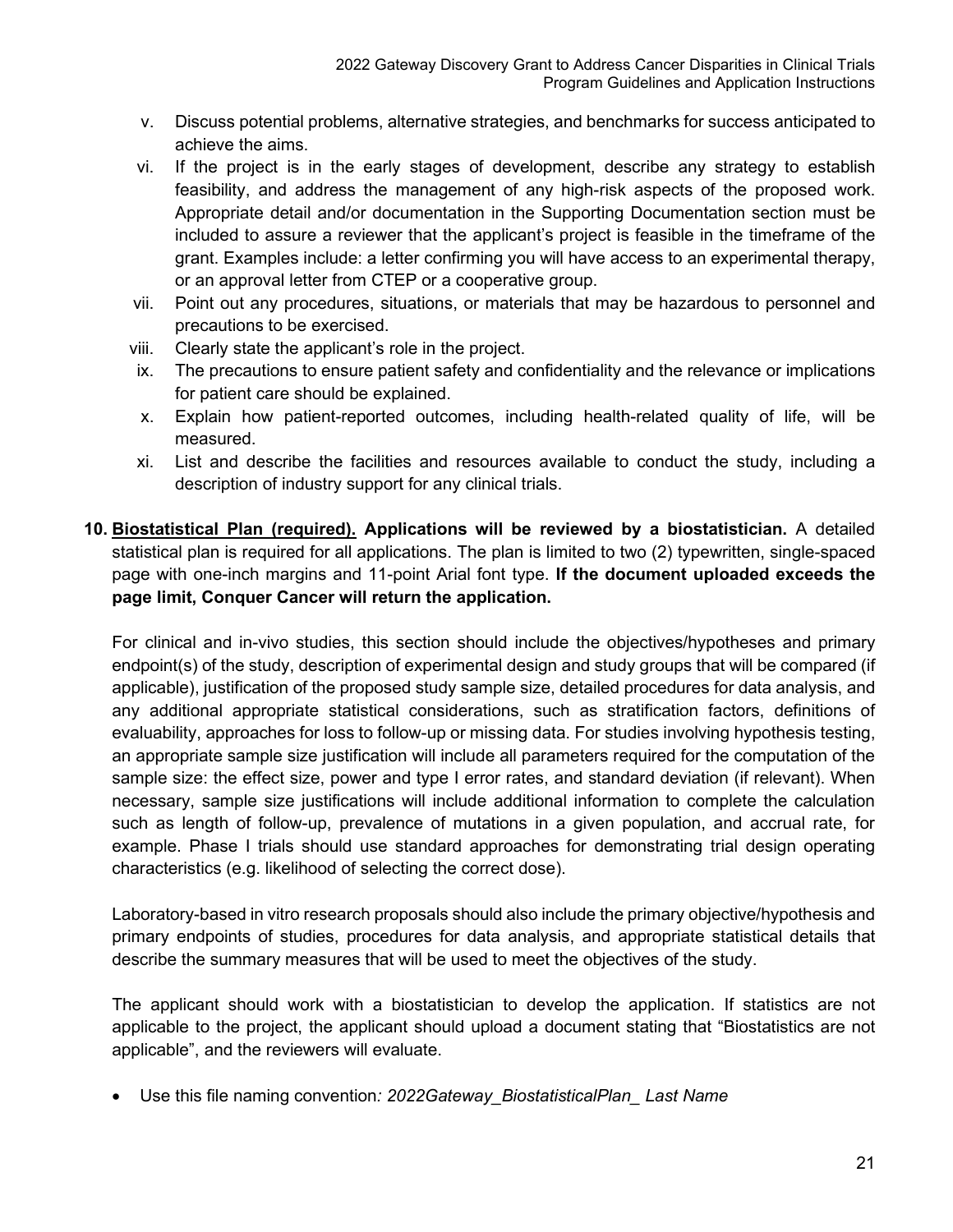- After completing this form, click **"Mark as Complete".**
- <span id="page-22-0"></span>**11. Cited References (required).** Upload a bibliography of any references cited in the Research Plan.
	- Use this file naming convention: *2022Gateway\_CitedReferences\_ Last Name*
	- After completing this form, click **"Mark as Complete".**
- <span id="page-22-1"></span>**12. Patient Advocate Form (required). Applications will be evaluated by a patient advocate** based on how well the applicant explains the potential impact of the proposal. Write a response in a way that it will be understood by people who do not have scientific or medical backgrounds. It is required that the applicant work with a patient advocate to develop the application. The applicant must seek to ensure that their clinical studies are well-designed and ethical, minimizing patient burdens.

To inform the reviewers of the applicant's proposed research's relevance for cancer patients and to ensure that the proposed research is patient-focused, the applicant must answer the following questions in plain language and as concisely as possible. Answer these questions in the text boxes provided (1300 characters maximum):

- a. Describe the clinical problem being addressed, its scope, and the impact your research could potentially have on this patient population.
- b. If the study is successful what will be the next steps in moving your research into clinical practice. Describe the potential barriers to accrual and/or retention.
- c. How do you plan to engage patient advocates and relevant stakeholders in the design/implementation of your study and dissemination of the results?
- d. How will the results of this study improve a patient's quality of life?
- e. What burdens will the trial impose on patients? What have you done in designing the study to minimize the burden to patients?

After completing this form, click **"Mark as Complete".**

<span id="page-22-2"></span>**13. Institutional Letter of Support from Department Chair or Dean (required).** A letter from the Department Chair or Dean from the applicant's sponsoring institution where the research project will be conducted must be provided. This letter must include a statement of institutional support that will enable the applicant to perform the proposed research.

This letter must be signed and on official letterhead. **If the letter is not signed and not printed on official letterhead, Conquer Cancer will return the application.**

Use this file naming convention: *2022Gateway\_InstitutionalLOS\_ Last Name*

After completing this form, click **"Mark as Complete".**

<span id="page-22-3"></span>**14. Clinical Protocol (optional, strongly encouraged).** If the research project involves a clinical protocol, it is strongly encouraged to upload a copy of the protocol.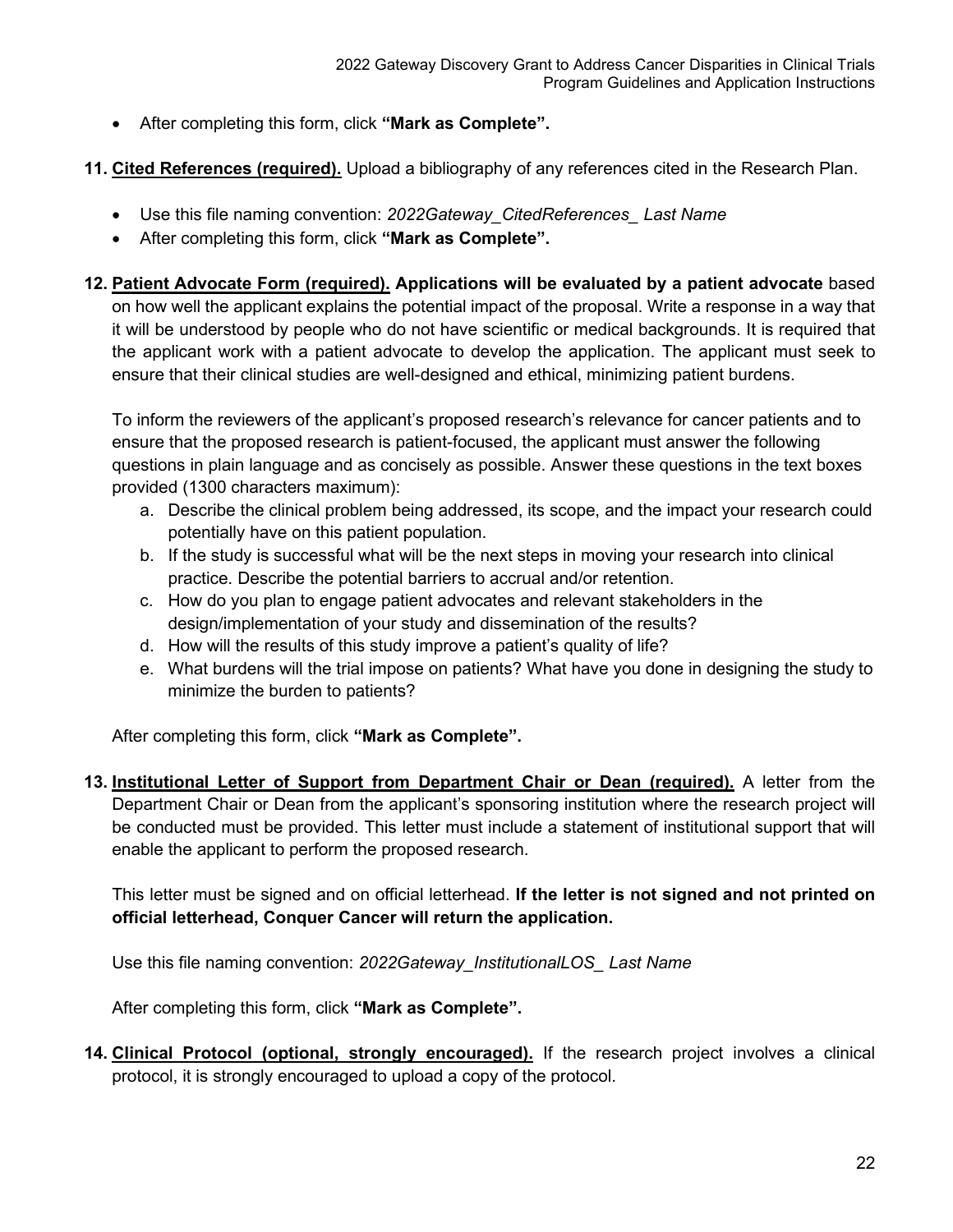- Use this file naming convention: *2022Gateway\_ClinicalProtocol\_ Last Name*
- After completing this form, click **"Mark as Complete".**
- <span id="page-23-0"></span>**15. Supporting Documentation (optional).** This section may be used to upload any necessary additional information required to properly review the application (e.g., letters documenting the feasibility of the project, a letter from a drug company that they will provide the investigational drug, a letter of collaboration from another laboratory providing expertise for this project, a letter of support for a collaboration, etc.). Applicants are encouraged to provide a letter of support for any investigational agents and letters of support from collaborating biostatisticians. Due to the limited time given to the reviewers, upload of any documents that are not critical to the review of the proposal or any additional publications is not allowable.
	- Use this file naming convention for each document you upload: *[2022Gateway\_SupportingDoc1\_ Last Name; 2022Gateway\_SupportingDoc2\_ Last Name; etc.).*
	- After completing this form, click **"Mark as Complete".**
- <span id="page-23-1"></span>**16. Institution Approval (required).** The Authorized Official representing the sponsoring institution must approve the completed application (both the project proposal and the budget) before submission by completing the "Institution Approval" task. This individual is typically from the institution's Office of Sponsored Research.
	- To request a recommendation from the Institution Approver:
		- o Click "Request a Recommendation".
		- o Enter the First name, Last name, Email address, and write a message (optional) to the Institution Approver.
		- $\circ$  Click "Send Request". The Institution Approver will receive an email notification with the message.
		- $\circ$  If the Institution Approver accepts or decline the recommendation request, the Applicant will receive an email notification.
	- To resend or withdraw the request, click the ellipsis **(…)** near the Institution Approver's name and email and select the appropriate option from the drop-down list.
	- **IMPORTANT:** The Institution Approver must complete his/her task and click "Submit" at the bottom of the page **prior** to the deadline. An email notification will be sent to the applicant confirming that the task has been completed. Once the Institution Approver has submitted the task, return to this section and click **"Mark as Complete"**.
- <span id="page-23-2"></span>**17. Review and Submit (required).** The **applicant** will not be able to navigate to this page until all required sections have been **"Marked as Complete"**.

On the left navigation, click "Review" to review or click **"Submit"** to submit the application.

To download a copy of the application, click "**My Applications**". Click the ellipsis **(…)** on the specific application and click "**Download**".

On the next screen, select the desired options and click "**Download**".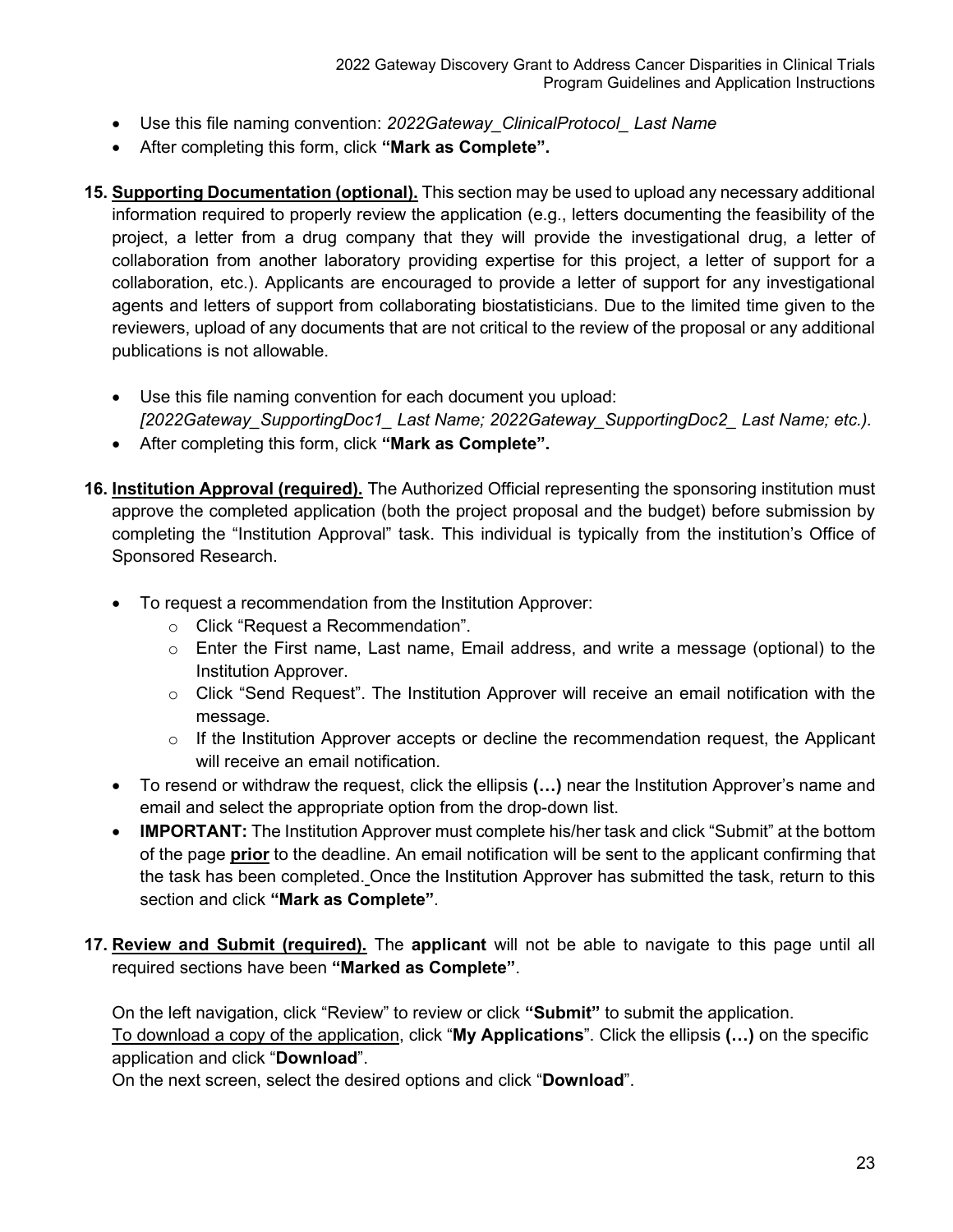A new tab will open. Once the download is ready, click "**Download**". The application will be downloaded as a zip file.

Please note that technical assistance is only available until 5:00 PM ET on the due date. Email [grants@conquer.org](mailto:grants@conquer.org) if you have any questions.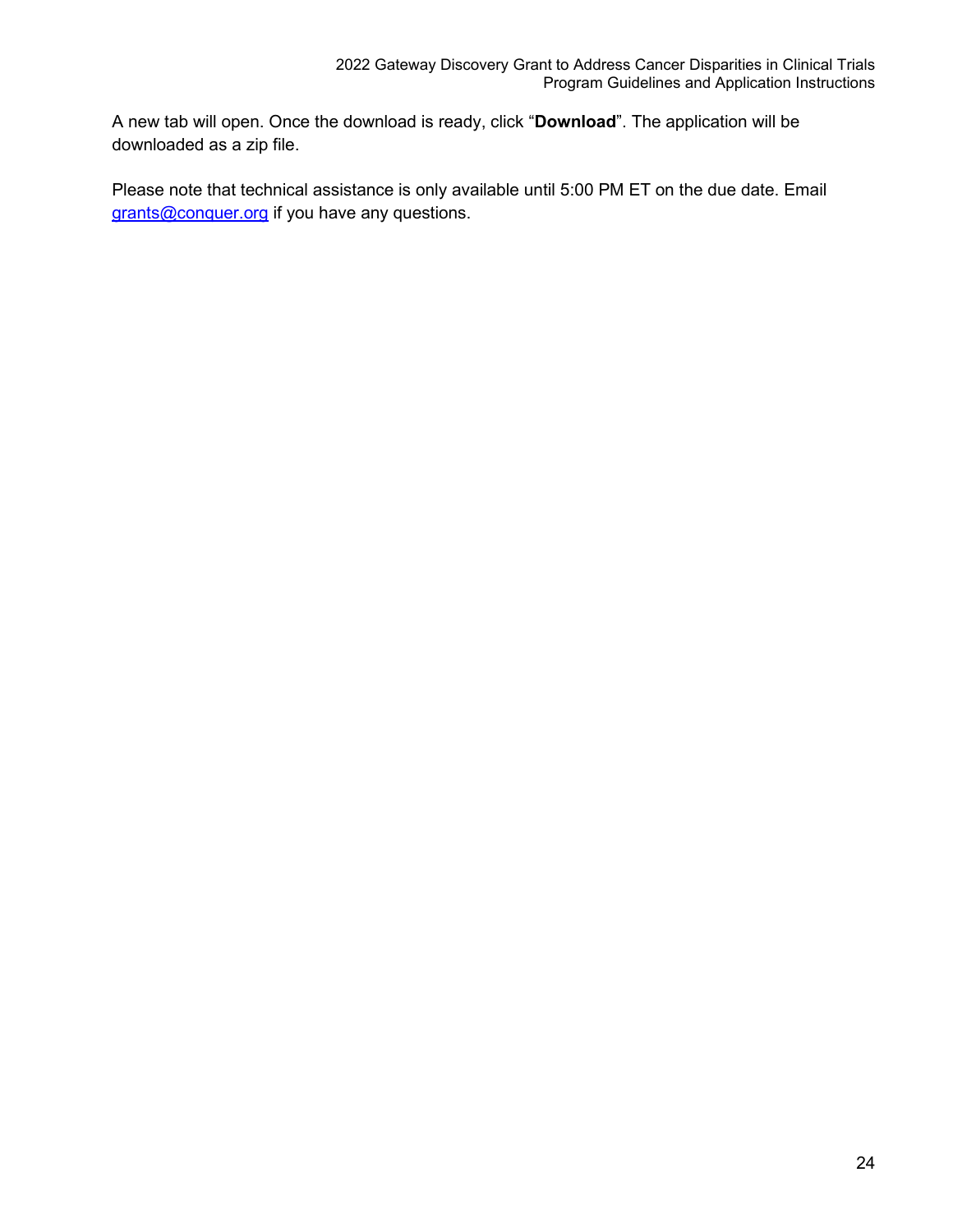## <span id="page-25-0"></span>**FULL APPLICATION SUBMISSION CHECKLIST**

All required and optional (if filled out) sections must be marked as complete and uploaded documents must follow the prescribed file naming convention.

- □ Applicant Information (required)
- □ Project Information (required)
- □ Project Timeline Form (required)
- Budget (required)
- $\Box$  Publication Form (optional) maximum of two publications
- $\Box$  Biosketch of Lead Principal Investigator (required)
- □ Co-Investigator Biosketches and Commitment Letters (required)
- □ Collaborators and Project Team Members (required)
- □ Research Strategy (required)
- □ Biostatistical Plan (required)
- □ Cited References (required)
- □ Patient Advocate Form (required)
- □ Institutional Letter of Support from Department Chair or Dean (required)
- $\Box$  Clinical Protocol (optional) strongly encouraged
- □ Supporting Documentation (optional)
- $\Box$  Institution Approval (required)
- Review and Submit (required)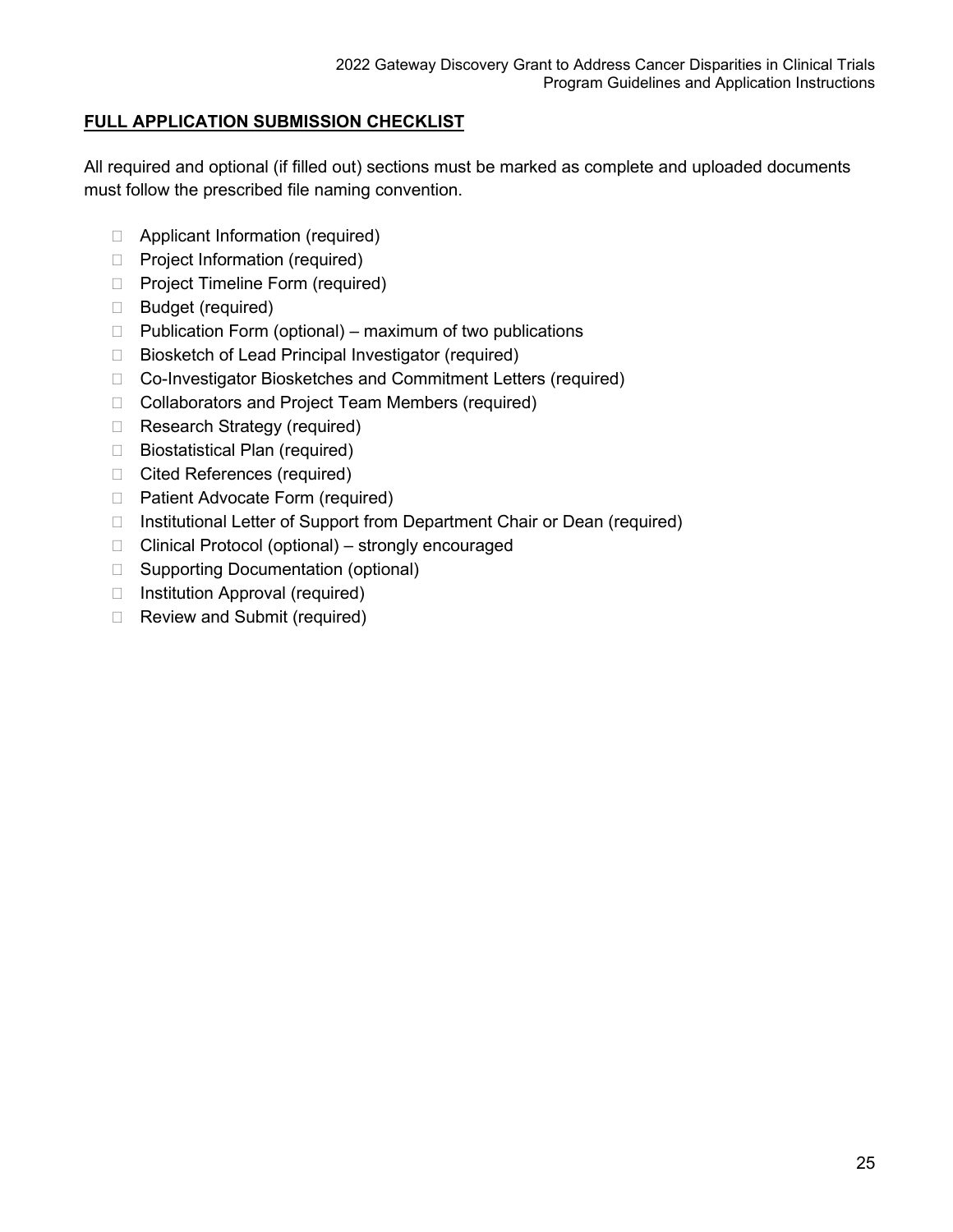## <span id="page-26-0"></span>**Appendix A. Gateway Research Funding Terms & Conditions**

## <span id="page-26-1"></span>**1. Eligibility**

Applicants seeking Grants from Gateway must be employed by a for-profit or non-profit organization or institution (each referred to as a "**Grantee Institution**") within the United States or any foreign country where supervision of grant administration is possible. Such Grantee Institution must agree to be bound by the Terms and Conditions by signing this agreement through its duly authorized representative. Unless otherwise indicated, the Grantee Institution will be the official recipient of the Grant, receive such Grant funding on behalf of the successful applicant ("**Recipient**"), and will be solely responsible for the handling and disbursing of such funds in support of Recipient's research project (the "**Research Project**").

The person indicated as the principal investigator in an application for a Grant is the one who is personally and actively responsible for the conduct and oversight of the research and who is considered eligible by his or her Grantee Institution to apply for a Grant.

#### <span id="page-26-2"></span>**2. Award Process**

Gateway uses a two-phase grant application process. Letters of intent are accepted year-round. If a letter of intent is deemed relevant and of interest to Gateway, applicants will be invited to submit a full grant application. Full grant applications will be reviewed quarterly by the Gateway Research and Grants Committee and ranked on the basis of novelty, scientific merit, direct patient impact, relevance, and such other factors as determined by Gateway. The Research and Grants Committee will make recommendations to the Gateway Board of Directors ("**BOD**"), which makes the final Grant decisions in its sole discretion. If selected for a Grant, Recipient and the Grantee Institution will be notified with an award letter setting forth the duration and amount of the Grant.

#### <span id="page-26-3"></span>**3. Grantee Institution Representations and Warranties**

The Grantee Institution represents and warrants the following:

- (i) It will comply with all laws and regulations applicable to the Research Project.
- (ii) It will obtain, as applicable, all necessary Institutional Review Board ("IRB") approvals for human subjects' research, Institutional Animal Care and Use Committee ("IACUC") approval for animal research, and Institutional Biosafety Committee ("IBC") approval for recombinant DNA research. Additionally,
	- a. Copies of these approvals will be provided to Gateway prior to initiating the research,
	- b. Any changes to the documentation will be submitted to Gateway as approved,
	- c. In the event the IRB has determined a study is exempt, the documentation demonstrating the exempt status will be submitted to Gateway, and
	- d. For research requiring an informed consent document, a copy of the IRB-approved informed consent form template will be provided to Gateway upon request.
- (iii) It is in compliance with all laws, statutes, and regulations restricting work with individuals, entities, or groups subject to Office of Foreign Assets Control (OFAC) sanctions.
- (iv) It will not export or re-export any U.S. origin technology or products received from Gateway, or the direct products of that technology or those products, in violation of the United States exportcontrol or customs laws and regulations as outlined by the Bureau of Industry and Security of the U.S. Department of Commerce. This obligation survives termination of this Grant.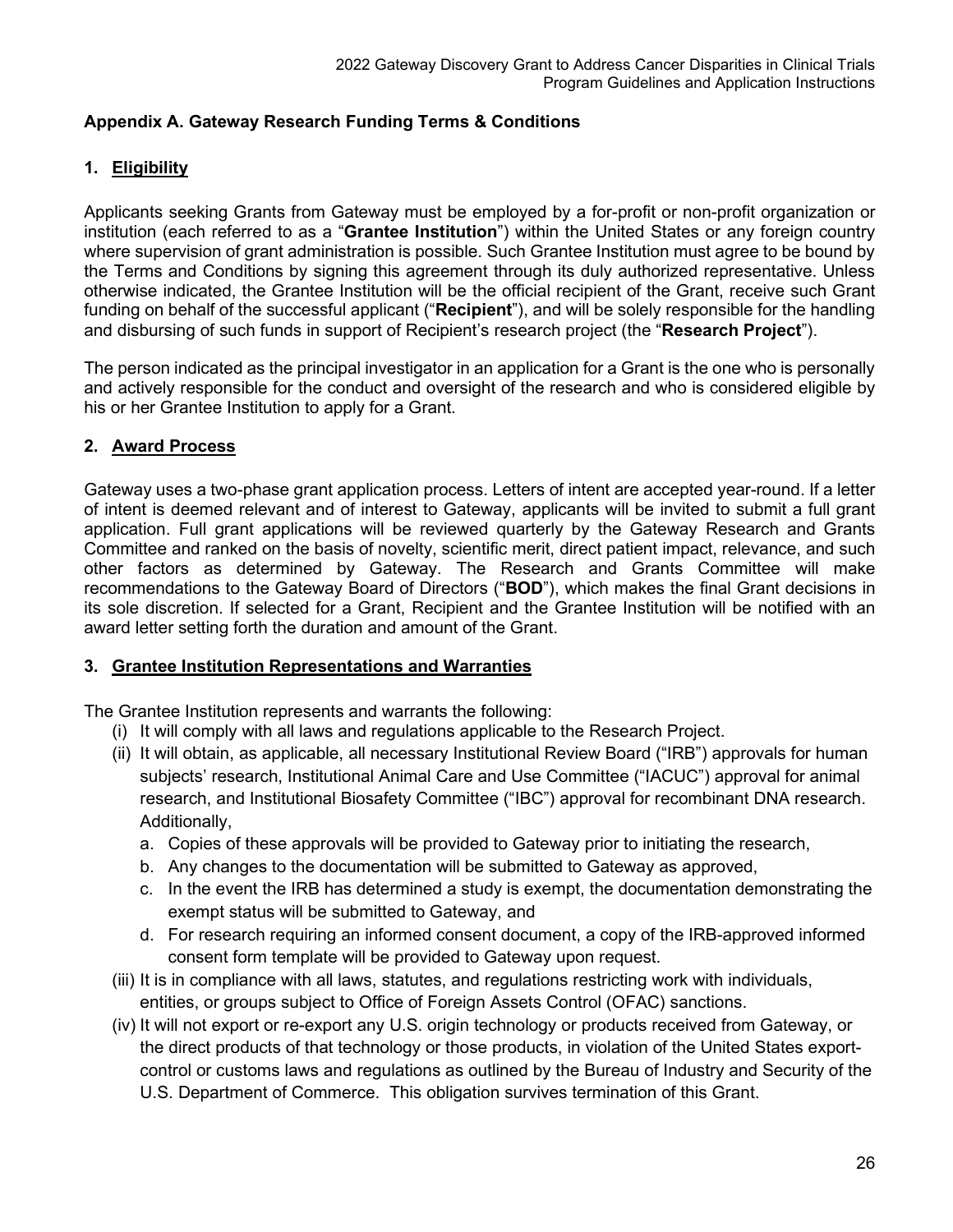(v) It has established policies about, and safeguards against, conflicts of interest that prevent it and its employees, or consultants/subcontractors from using their positions for personal gain (for themselves, or for other individuals, friends, business associates, family members, or others), financially or via gifts, favors, or other similar actions.

## <span id="page-27-0"></span>**4. Disbursements**

As Gateway is committed to supporting clinical trials that have a meaningful therapeutic impact for enrolled subjects in terms of better, less toxic treatment options and improved quality of life, a milestone driven pay-per-patient payment system is used. Gateway makes payments for approved Grants based on each new patient enrolled and treated and as reported on the Semi-Annual update form. From the total approved Grant budget, after deduction of seed money and withholding for final research report and/or publication of research data in a scientific peer reviewed journal, the Grantee Institution will be paid a certain amount for each subject treated in the Research Project. All seed money provided by Gateway to the Grantee Institution must be restricted for use on Gateway-funded research only, and may not be used for other purposes.

Continued disbursement is subject to Recipient's satisfactory progress as determined by Gateway based on semi-annual reports provided by Recipient, and adherence to the further requirements and limitations set forth in these Terms and Conditions.

#### <span id="page-27-1"></span>**5. Unused Funds, Unallowable Costs, and Request for Repayment**

Because budgets in applications for Grants are estimates of the funds required to perform the research indicated, unexpended funds may remain at the end of each year and at the termination of the Grant. Unexpended funds remaining at the termination of the Grant must be returned to Gateway.

The following costs are not allowable under Gateway research Grant programs:

- (i) Institutional overhead (indirect costs);
- (ii) New construction and alterations or renovations of existing facilities;
- (iii) Consultant fees, capital equipment, and computer hardware or software, unless specified in the original Application and approved by Gateway; or
- (iv) Travel costs, unless approved by Gateway.

If Recipient fails to comply with any material terms of these Terms and Conditions, Gateway reserves the right to request immediate repayment of any Grant funds.

#### <span id="page-27-2"></span>**6. Public Relations**

Recipient and the Grantee Institution agree to the announcement of the Grant in media chosen by Gateway, and Recipient will provide a recent photograph of himself/herself for publication on Gateway's website, or elsewhere as desired by Gateway. Recipient will also provide the name of a contact within the Grantee Institution's public relations department so that Gateway can coordinate the release of PR around the issuance of the Grant.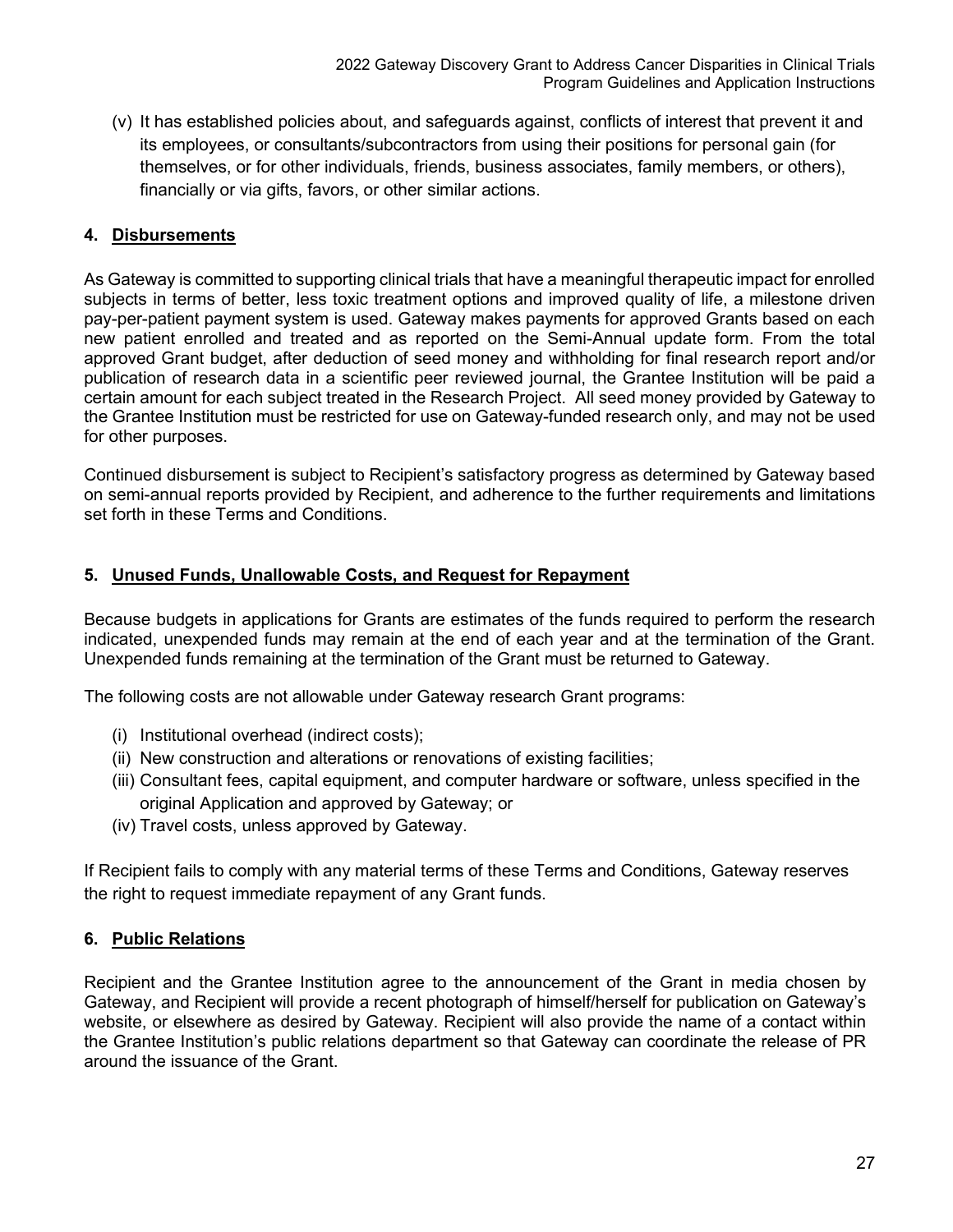Public acknowledgement of the Grant from Gateway is required. For purposes of publicizing the Grant, the following language must be used acknowledging Gateway's support in any press releases and other publications:

#### **About Gateway for Cancer Research℠**

Gateway for Cancer Research<sup>5M</sup> is a nonprofit 501C(3) organization committed to funding practicechanging discoveries in cancer care by awarding grants to clinician-scientists advancing early stage clinical trials for cancers of all types, bringing breakthroughs to the bedside for patients facing a cancer diagnosis. Thanks to generous underwriting, 99 cents of every dollar Gateway receives directly funds Phase I and Phase II cancer clinical trials at leading research institutions around the world. Since 1991, Gateway has supported more than 180 clinical trials and funded over \$90 million in transformational cancer research. Get involved today by visiting [www.GatewayCR.org,](https://nam11.safelinks.protection.outlook.com/?url=https%3A%2F%2Fc212.net%2Fc%2Flink%2F%3Ft%3D0%26l%3Den%26o%3D2432450-1%26h%3D3984989619%26u%3Dhttp%253A%252F%252Fwww.gatewaycr.org%252F%26a%3Dwww.GatewayCR.org&data=04%7C01%7CDelora.Senft%40gatewaycr.org%7C7101066d10544c6d9c9a08d87c5cd04b%7C9b45049cb0db452f9f3375b120b51c52%7C0%7C0%7C637396085364465176%7CUnknown%7CTWFpbGZsb3d8eyJWIjoiMC4wLjAwMDAiLCJQIjoiV2luMzIiLCJBTiI6Ik1haWwiLCJXVCI6Mn0%3D%7C1000&sdata=ITCh2LPItJ5AKjb29QX3bI0Bt3nzaORskmnZaqchg94%3D&reserved=0) like us on Facebook at [facebook.com/demandcures](https://nam11.safelinks.protection.outlook.com/?url=https%3A%2F%2Fc212.net%2Fc%2Flink%2F%3Ft%3D0%26l%3Den%26o%3D2432450-1%26h%3D3635116391%26u%3Dhttps%253A%252F%252Fwww.facebook.com%252FDemandCures%252F%253Fref%253Dbr_rs%26a%3Dfacebook.com%252Fdemandcures&data=04%7C01%7CDelora.Senft%40gatewaycr.org%7C7101066d10544c6d9c9a08d87c5cd04b%7C9b45049cb0db452f9f3375b120b51c52%7C0%7C0%7C637396085364465176%7CUnknown%7CTWFpbGZsb3d8eyJWIjoiMC4wLjAwMDAiLCJQIjoiV2luMzIiLCJBTiI6Ik1haWwiLCJXVCI6Mn0%3D%7C1000&sdata=0l6COLITaf8BTKUT5IWg6oXrMZFlPnMTH161PNxHQMc%3D&reserved=0) and join the conversation on Twitter and Instagram at  $@$ DemandCures, #BeAGateway.

## <span id="page-28-0"></span>**7. Conditions of Award**

#### *A. Progress Reports*

Each disbursement of funding awarded pursuant to a Grant is contingent upon Recipient's demonstration of progress that is satisfactory to Gateway in its sole discretion. Recipient will be required to submit written reports to Gateway as described herein or upon request by Gateway describing progress made on research. Accordingly, Recipient will submit semi-annual updates (each a "**Semi-annual Report**") after initiation of the clinical trial to report on patient accrual, health status, findings, and grant expenditures. Gateway will provide Recipient with an initial template Semi-annual Report. Thereafter, Recipient is responsible for timely submission of the Semi-annual Reports through the Gateway Grant Management System.

After the expenditure of first-year funding, Gateway will review the Semi-annual Reports submitted by the Grantee in order to determine whether Grant funding should be continued for the Research Project in the second and/or third year, as applicable. Grant continuation decisions will depend upon timely reporting and adequate progress toward meeting the milestones outlined in the approved grant application, with a specific emphasis on preliminary research results, patient impact and financial resources used thus far.

A final report is due within two months after completion of the clinical trial and must include information as to whether the funded Research Project has achieved the specific milestones, aims, and objectives included in the approved grant application as well as a brief lay summary suitable for publication on Gateway's website. The final progress report must also include a plan for publication of results and findings within one year after the end of the grant period. At Gateway's request, Recipients will also make a presentation about the significance and progress of their work to a meeting of the BOD or other participants chosen by Gateway. Upon reasonable notice, the Grantee Institution and Recipient agree to allow Gateway representatives to visit Recipient's facilities where the research is being conducted in order to gain further knowledge to evaluate Recipient's progress. If necessary, Gateway will execute an appropriate Business Associate Agreement prior to such site visit. After completion of the Gateway funded trial, Grantees agree to respond to brief annual Gateway follow-up communications in order to track the longer-term impact of the funded Research Project.

## *B. Duplication of Support*

Recipient and the Grantee Institution hereby assure Gateway that this Research Project is not receiving, and will not receive, other funds to overlap or duplicate Gateway funding. In the event that Recipient is currently funded, expects to be funded in the future or has applied for funding from other sources,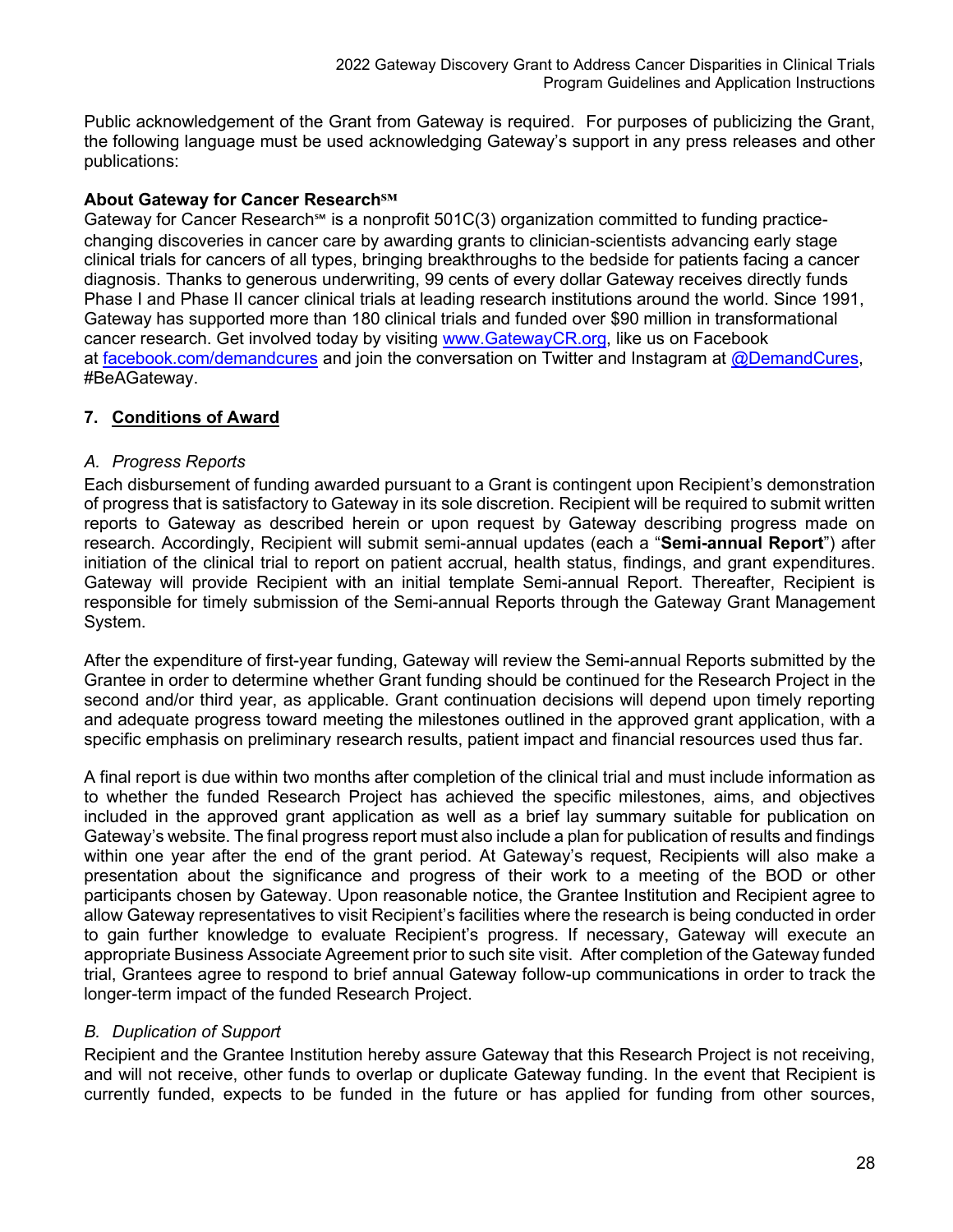Recipient must disclose all other sources on the "Other Funding Sources" portion of the Research Budget form as outlined in the approved grant application. After beginning the Research Project, any funding received by Recipient that will be used to support any research that is being supported by Gateway must be disclosed as soon as the new funding has been approved. Under any circumstances where there is or has been duplication of support, Gateway reserves the right to alter, reduce or suspend further support of all parts of the Research Project and request repayment of duplicated funds.

#### *C. Publication and Sharing of Research Results*

Gateway expects that Recipient will publish all meaningful results and findings of his/her work in peerreviewed scientific journals in an expeditious manner. Future funding of Recipient by Gateway may in part be influenced by the extent to which Recipient complies with the foregoing. All results and findings of Recipient's work that are not published or otherwise disclosed to the public within one year after the end of the grant period will be provided by Recipient to Gateway, and Gateway may publish, disclose and use such results and findings without limitation in its sole discretion. Recipient will acknowledge Gateway on any published or distributed work or audiovisual results or findings of work supported by Gateway. In addition, any publication(s) in the peer-reviewed literature that results from work supported by Gateway, including the Research Project, must be reported to Gateway and an electronic version of such publications must be sent to Gateway via email within five (5) business days of such publication.

#### *D. Limited availability of research results or resources impedes the advancement of science.*

Accordingly, Gateway encourages the sharing of research data, tools and other materials developed by Recipient and the Grantee Institution with the Grant for noncommercial research purposes to other investigators, including on a non-collaborative basis at the earliest opportunity. Applicants are asked to include a description of a specific plan for sharing and distributing such information so that other researchers can benefit from these resources or state reasons why such sharing is restricted or impossible.

## *E. Termination of Grant*

A Grant may be terminated before the end of the Research Project: (i) if Recipient requests in writing that the Grant be terminated; (ii) if Recipient is unable to carry out the research or fails to perform the work in good faith according to these Terms and Conditions as outlined in the grant application and grant award letter; (iii) if the Grantee Institution requests in writing that the Grant be terminated because of Recipient's termination of his/her academic appointments; (iv) if Recipient changes any aspect of the Grant from that which was originally approved by Gateway, including significant changes in the specific aims of the research studies, without prior notification and approval by Gateway; (v) upon the failure of Recipient to deliver the semi-annual or final reports required under these Terms and Conditions; (vi) if Recipient is found by an institutional investigation to have committed scientific misconduct or fraud; or (vii) in Gateway's sole discretion.

Recipient or the Grantee Institution will notify Gateway in writing immediately if any of the conditions in (i), (ii), or (iii) listed above occur. Gateway shall give Recipient and Grantee Institution thirty (30) days' notice in the event it elects to terminate the Grant pursuant to (iv), (v), (vi) or (vii) above and shall pay Grantee Institution for any milestones completed prior to the termination date within sixty (60) days of the termination date. Recipient and the Grantee Institution agree to return any unused funds upon request by Gateway. Recipient may submit a letter of explanation and a revised grant application for reinstatement of Grant funding, which will be reviewed by Gateway and the Research and Grants Committee.

#### *F. Time Limits on Grant Start-Up and Closure*

Gateway seeks to bring urgency to the tedious and slow process of cancer research for those patients who are looking for treatments today and are faced with difficult decisions without good options. Therefore,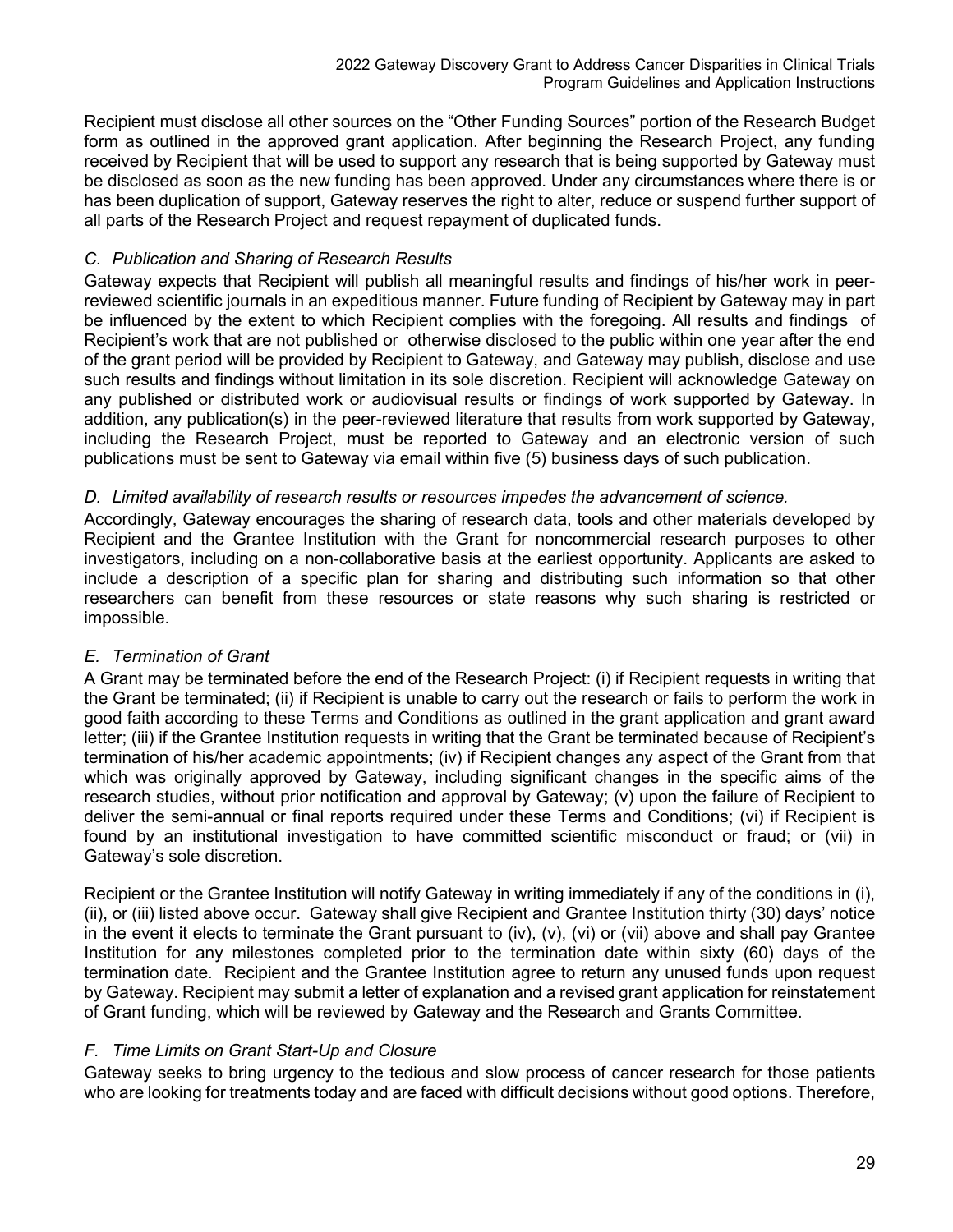all Recipients are expected to begin patient enrollment and treatment within a calendar year of receipt of the grant award letter, and preferably within the first six months.

Since certain innovative treatments may take longer than a calendar year to pass pharmaceutical negotiations and/or regulatory scrutiny, in rare and limited circumstances, and with prior written notification to Gateway, a Recipient may take up to a second calendar year from the date of the grant award letter to begin patient enrollment and treatment. A Grant for which seed money has not been initiated for more than two calendar years from the date of the grant award letter will be terminated by Gateway without exception.

Within two months after completion of the clinical trial, a final report is due from Recipient to Gateway. With prior written notification to Gateway, a Recipient may take up to 10 additional months to complete the final report. A Grant will be terminated and the final impact payment withheld if Recipient fails to submit a final report within 12 months of the Research Project's completion.

#### *G. International Grants*

International Grantee Institutions shall submit all documentation (regulatory approvals, reports, invoices, etc.) in English and use US Dollars in all calculations, so that Gateway staff members and leadership may easily complete all appropriate reviews and due diligence.

#### *H. Institutional Transfer*

If Recipient accepts an appointment at another institution during the Grant term, and desires to have the Research Project transferred to the new institution, Recipient will submit a request to Gateway to transfer the Grant to the new institution at least 60 days before the anticipated date of transfer. Subject to Gateway's written approval and in Gateway's sole discretion, the Grant may be transferred provided arrangements satisfactory to Gateway are implemented to continue the Research Project in a manner in which it was originally approved by Gateway. Any transfer must be approved in writing by Gateway before any such transfer takes place. Upon approval of a transfer of the Grant to a new institution, the Grantee Institution will return any unexpended funds and any funds expended inconsistent with the Research Project to Gateway. The new institution will agree to comply with these Terms and Conditions. Gateway will make arrangements to provide remaining Grant funds to the new institution.

If Recipient is unable or not permitted to transfer the Grant to a new institution, Recipient and the Grantee Institution will relinquish the Grant and any unexpended funds and/or funds expended inconsistent with the Research Project will be returned to Gateway.

#### *I. Patient Voice*

Gateway is keenly interested in lifting up the voice of patients and caregivers. Therefore, all Grantees are asked to actively partner with Gateway to extend Gateway-prepared written invitations to patients—before, during, or after their participation in a Gateway-funded trial—to share their experiences and questions with Gateway, so that those experiences may inform Gateway's understanding of the patient experience and future research funding directions.

#### *J. Funding Provider and Not Sponsor*

The Grantee Institution acknowledges that Gateway is solely a provider of funding for the research performed under this Grant and is not a sponsor of the research. The Grantee Institution agrees that it will not make any statement, written or oral, that Gateway is a sponsor of the research under this grant.

#### *K. Liability, Indemnification and Insurance*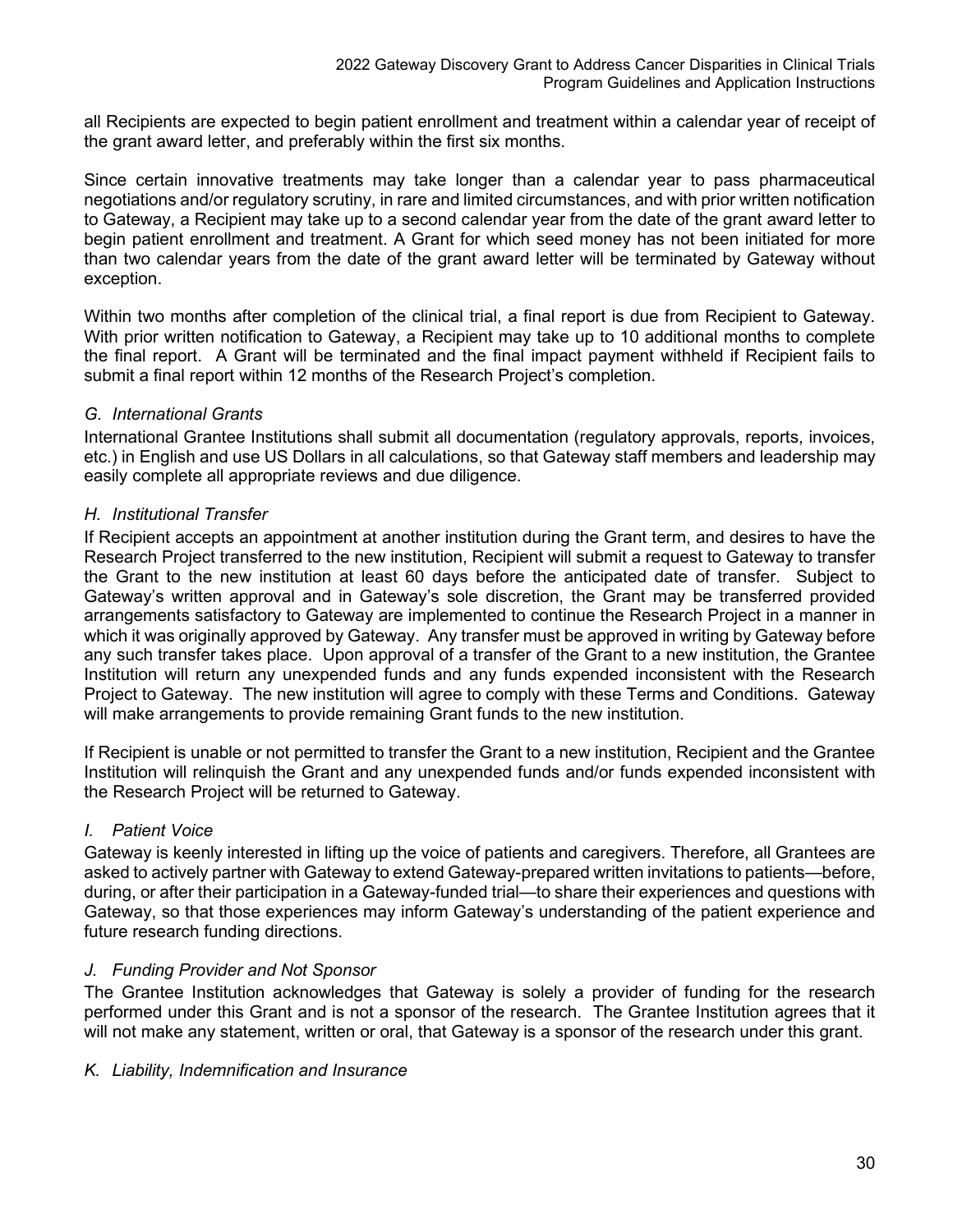Gateway does not assume responsibility for activities supported by the Grant. Recipient and the Grantee Institution acknowledge complete responsibility for all aspects of the research, investigation, funding, and administration of the Research Project, including but not limited to safeguarding the rights and welfare of human subjects involved in activities supported by the Grant. The Grantee Institution hereby agrees that it shall assume full responsibility and liability for the care and treatment of the study subjects involved in the Research Project as well as full responsibility for any study subject claims.

The Grantee Institution will indemnify and hold Gateway, and its affiliates and respective officers, directors, employees, and members (the "**Indemnified Parties**"), harmless from and against any and all costs, losses, or expenses, including reasonable attorneys' fees, that the Indemnified Parties may incur by reason of the negligence or misconduct of the Grantee Institution, Recipient, or any part of the research team related to the Research Project or any third party claim arising out of or in connection with the Research Project. This obligation survives termination of this Grant.

The Grantee Institution will maintain adequate liability and other insurance comparable to coverage held by institutions of similar size and nature, covering the PI, employees, officers, and agents of the Grantee Institution during the term of the Grant. Upon request, the Grantee Institution will provide certificates evidencing its insurance coverage to Gateway.

#### *L. Request for Extensions*

A no-cost extension, under which no additional Grant funding is provided to Recipient and the Grantee Institution, extends the Research Project period beyond the original Research Project end date. Gateway caps no-cost extension requests to two (2) per Recipient. Each no-cost extension request is limited to a maximum of twelve (12) months.

Any request for a no-cost extension must be made in writing to Gateway at least 30 days prior to the expiration of the Research Project end date. Requests received after the last day of the Research Project end date will not be accepted.

Requests for a no-cost extension require a detailed explanation of why the request is being made. Gateway will approve or disapprove the request at its discretion. If a no-cost extension is granted by Gateway, Recipient will continue to submit progress reports and financial expenditure reports every six months during the extension term.

## *M. Inventions, Patents and Public Access*

All Grants are subject to the terms and conditions set forth in this Section 7(M). Recipient and the Grantee Institution agree to be bound by and comply with such terms and conditions, and the Grantee Institution shall cause all Grantee Personnel to be bound by and comply with such terms and conditions. As used herein, "**Grantee Personnel**" means Recipient and all other employees, medical staff, contractors, agents and representatives of the Grantee Institution performing any of the obligations of the Grantee Institution and/or Recipient, and/or exercising any rights thereof hereunder, including without limitation in connection with any Grant.

(i) As used in these Terms and Conditions, "**Inventions**" means all inventions, processes, protocols, innovations, discoveries, findings, improvements, modifications, enhancements, strategies, methods, devices, compounds, formulas, algorithms, computer programs (including source code, object code, routines and macros), prototypes, specifications, specimens, products, services, research tools, technical information, designs, drawings, schematics, materials, and other work product, technologies and intellectual property, whether or not patentable or registrable under copyright or similar laws, created, discovered, conceived, first reduced to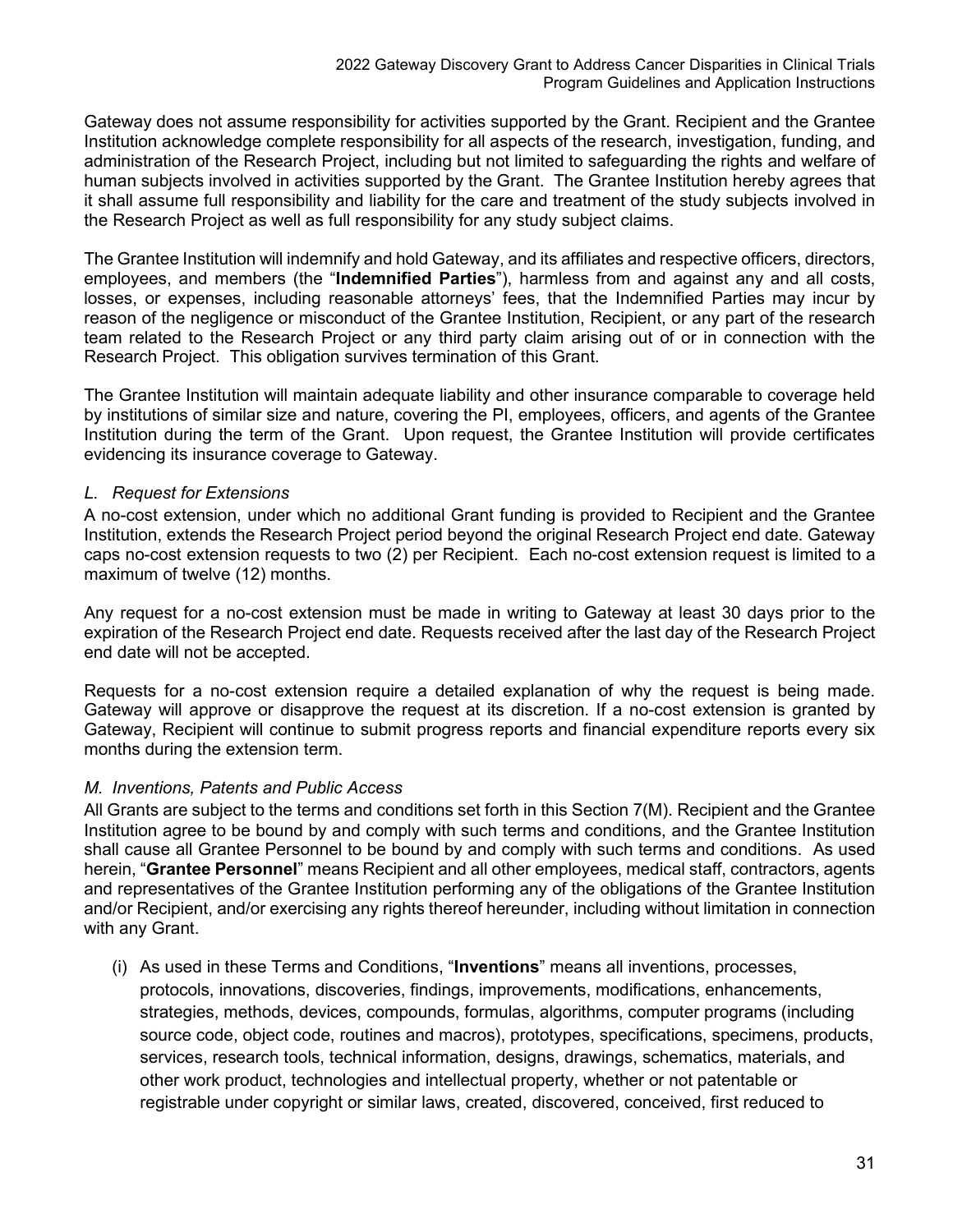practice, or further developed by any Grantee Personnel in the performance of any research and/or clinical trials supported in whole or in part by Gateway, including but not limited to under any Grant.

- (ii) Except as otherwise provided herein, as between Gateway and the Grantee Institution (and all Grantee Personnel), the Grantee Institution will own all rights, title and interest in and to all Inventions in any and all media, languages, territories and jurisdictions throughout the world, now known or hereafter devised, including, but not limited to, any and all intellectual property rights, and the right to prosecute and recover monetary damages for any infringements and other violations thereof.
- (iii) Following creation, discovery, conception, reduction to practice or development (collectively, "**Creation**") of any Invention, Recipient shall report such Invention to Gateway by including in the next Semi-annual Report or final report due hereunder a brief description of the Invention. Recipient shall also provide promptly to Gateway any and all information relating to the Invention, and the Creation, validity, and enforceability thereof as Gateway may reasonably request. In addition, Recipient shall notify Gateway of (a) each patent application and other application for registration in any jurisdiction claiming or otherwise relating to any Invention or relating to any product or service based on any Invention, promptly (and in any event within thirty (30) days) after filing such application, and (b) any patent and other registration issued thereon in any jurisdiction, promptly (and in any event within thirty (30) days) after the issuance of such patent or other registration.
- (iv) The Grantee Institution and Recipient acknowledge and agree that a key objective of Gateway in awarding Grants is to facilitate the Creation, utilization and commercialization of Inventions in such manner as to ensure that the benefits of each Invention are, to the extent permitted by applicable laws and regulations, made widely available to the public as expeditiously as possible on reasonable terms for the purpose of curing, diagnosing and/or treating cancer ("**Practical Application**"). Accordingly, following Creation of each Invention, the Grantee Institution shall use diligent efforts, at its sole expense, to develop products and/or services comprising or otherwise based on each Invention or to otherwise commercialize such Invention in a timely manner to achieve such Practical Application. The Grantee Institution shall prepare and maintain complete and accurate records regarding all such development and commercialization activities, and shall deliver to Gateway at such intervals as Gateway reasonably requests (a) a summary of the Grantee Institution's plans and progress with respect to such initiatives and (b) accurate and complete copies of any and all agreements and other documentation related to such activities, including but not limited to any manufacturing agreements and agreements memorializing any Transactions (as defined below).
- (v) The Grantee Institution shall pay to Gateway a royalty ("**Royalty**") equal to **[15%]** of all revenues and other consideration of any nature whatsoever received at any time (whether prior to, on or after the effective date of termination of the Grant) by the Grantee Institution or any Grantee Personnel in connection with any and all sales, licenses and other transactions with third parties with respect to any Invention and/or any products or services comprising or otherwise based upon such Invention (each, a "**Transaction**"), after deducting, to the extent applicable, any reasonable, out of pocket costs incurred directly by the Grantee Institution in connection with the negotiation of such Transaction (collectively, "**Net Income**"). *[Other potential deductions include (a) all taxes, costs of insurance, freight and transportation and similar charges,*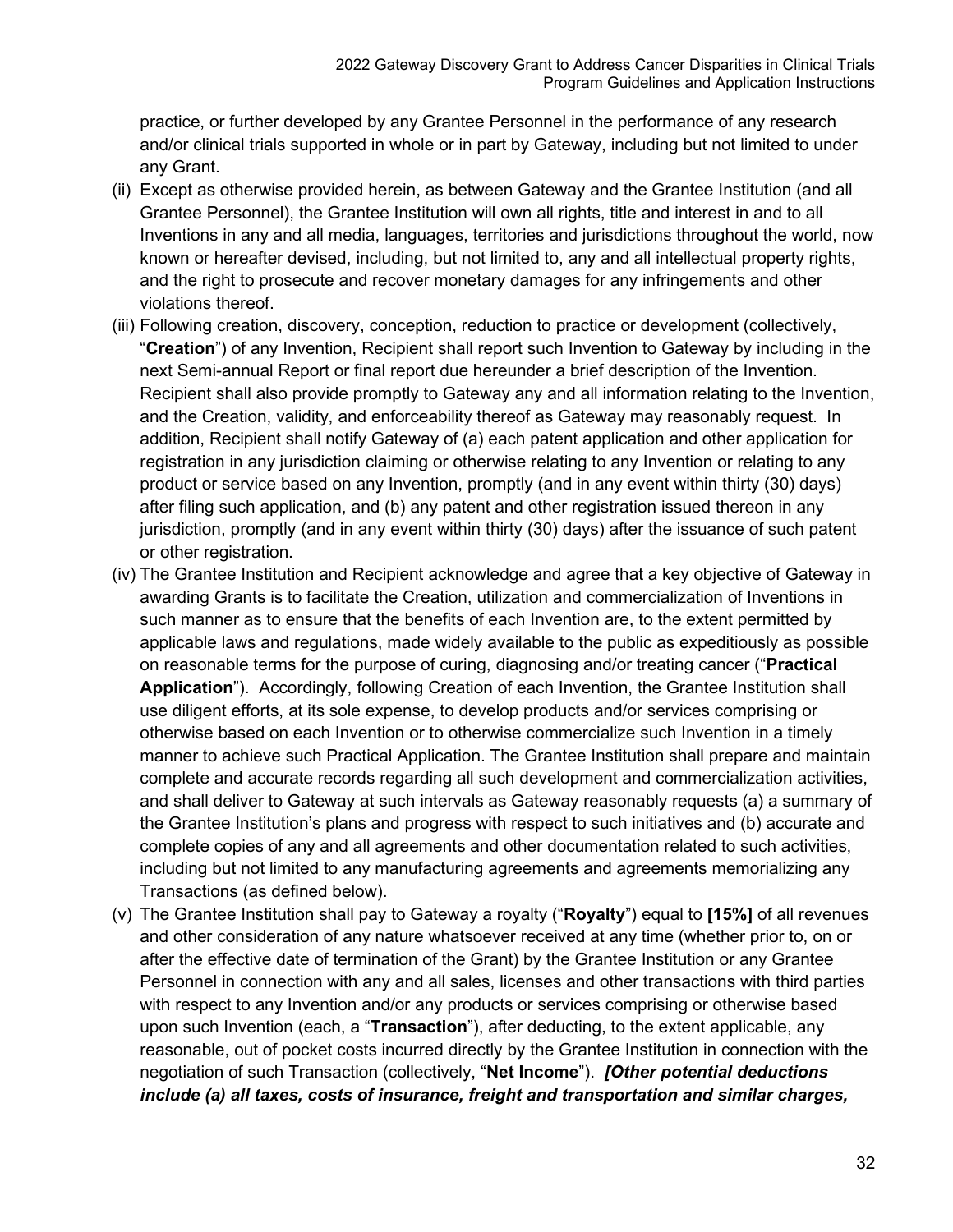*and all customs duties, surcharges and other charges incurred in connection with the importation or exportation of licensed Inventions or related products/services, (b) all discounts, rebates, credits and returns relating thereto, (c) all claims and deductions made by a customer when remitting payment, (d) costs of development of the Invention or related products/services, and (e) costs of filing for, prosecuting and maintaining any patents or other registrations for the applicable Invention or products/services based thereon.]* The Grantee Institution shall pay all such Royalties in respect of any calendar quarter during and after termination of the Grant and/or these Terms and Conditions by no later than the end of the following calendar quarter, and shall provide to Gateway with each such payment financial information adequate to establish and document the amount of Net Income and the calculation of Gateway's share. Gateway shall have the right, upon reasonable written notice to the Grantee Institution to inspect and audit all books and records and other documentation of the Grantee Institution to verify the Net Income and such calculation.

- (vi) Neither the Grantee Institution nor Recipient will enter into any agreement that conflicts with their respective obligations under these Terms and Conditions, and the Grantee Institution shall ensure that no Grantee Personnel enter into any such agreement. Moreover, the Grantee Institution agrees that to the extent it or any Grantee Personnel license(s) or otherwise grant(s) to any third party any rights to any Invention, the Grantee Institution shall ensure that such arrangement is consistent with the goal of expeditiously striving for Practical Application, as described herein, and shall monitor the performance of such other party to facilitate achievement of such goal.
- (vii) In furtherance of the Practical Application objective, if, within two (2) years of notifying Gateway of an Invention as required herein, neither the Grantee Institution nor Recipient has taken effective steps to bring the Invention (or products or services based on the Invention) to Practical Application, or the Grantee Institution and Recipient have discontinued efforts to bring the Invention to Practical Application, then the Grantee Institution and, to the extent applicable, Recipient, will make any reasonable disposition of the Invention as Gateway may direct, including (a) assigning to Gateway such Invention, together with all patent applications, patents and other intellectual property rights therein and the right to prosecute and recover monetary damages for all past, present and future infringements and other violations thereof; (b) cancelling any outstanding exclusive and non-exclusive licenses thereof; and (c) granting exclusive or nonexclusive licenses to said Invention.

## <span id="page-33-0"></span>**8. Governing Law**

These Terms and Conditions will be governed by the laws of the State of Illinois, without reference to its conflicts of laws principles. Notwithstanding the foregoing provisions, nothing in these Terms and Conditions is intended to, or should be construed to, conflict with Federal law governing the Grantee Institution, including any Bayh-Dole or NIH obligations that may arise with respect to Inventions resulting from research funded by both Gateway and the federal government.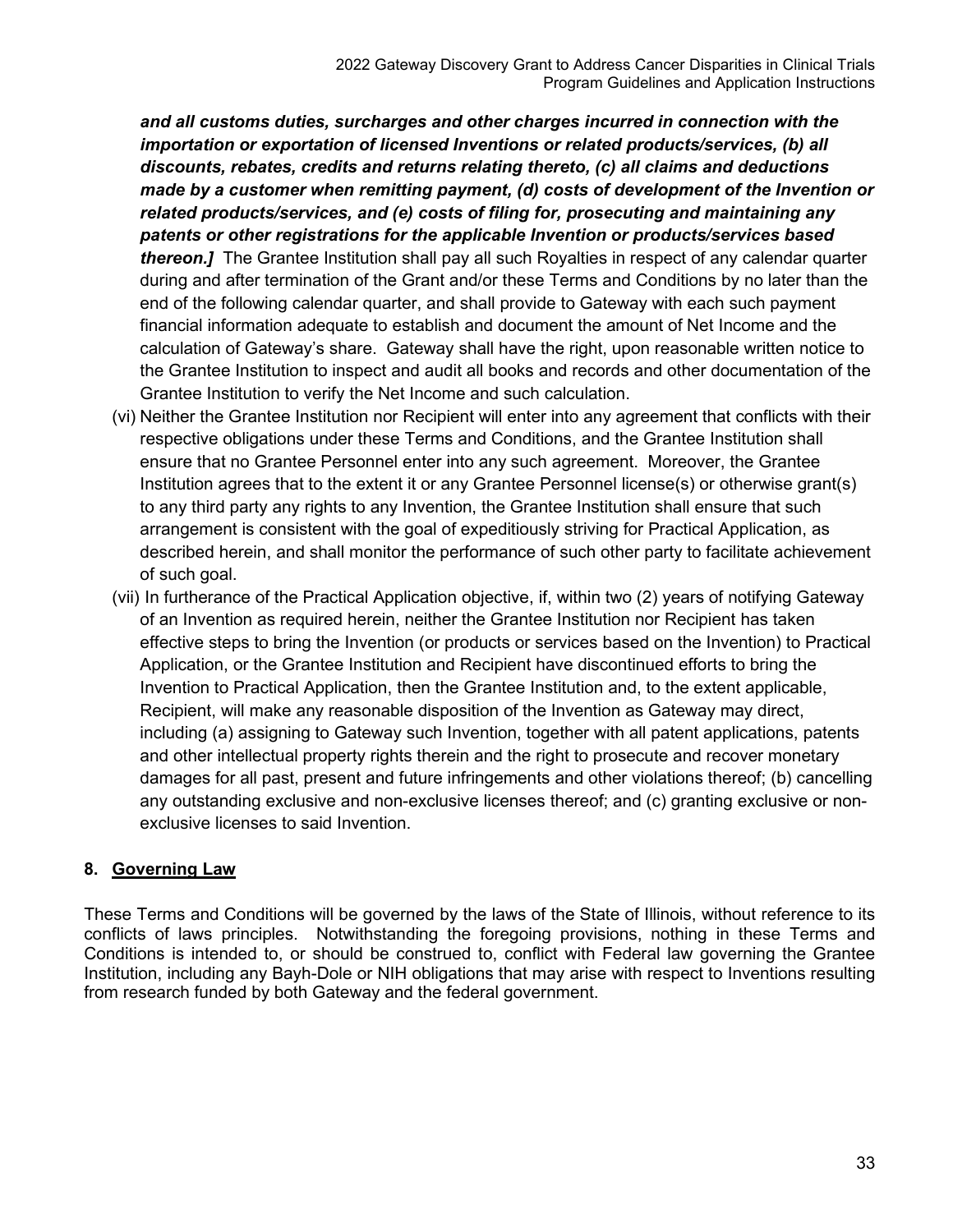## <span id="page-34-0"></span>**Appendix B. Helpful Tips for Using the Application Portal**

## <span id="page-34-1"></span>**Getting Started**

To access the application portal, go to **[awards.asco.org](https://asco.smapply.org/)**

- *If you have an existing ASCO account,* use your ASCO credentials to log into the application portal. If you are having issues logging in, click the "Need Help?" link in the "Log-in" page.
- *If you do not have an ASCO account,* go to [awards.asco.org](https://asco.smapply.org/) and click "Log-in" in the top right corner of the screen. On the next screen, click "Create Account" and follow the prompts to complete your account setup and create a password. After your account is set up, you will be returned to the application portal.
- *To initiate an application,* once logged into the application portal, click "View Programs", select the program "Gateway Discovery Grant", and click "**Apply**".

## <span id="page-34-2"></span>**Eligibility Quiz**

You will first be asked to complete an eligibility quiz. Once you have answered each question, click "**Mark as Complete**". If you are eligible, you will automatically have access to the full application and you will see the different sections of the application along the left navigation (e.g., Applicant Information). Select any section to begin working on your application. If you have any questions regarding eligibility, contact [grants@conquer.org.](mailto:grants@conquer.org)

## <span id="page-34-3"></span>**Navigating the Application**

- Click "Save and Continue Editing" at the bottom of the page as you go through the application.
- When finished with a particular task (e.g., Project Information), click "Mark as Complete" at the bottom of the page to validate task completion.
- If you need to edit a task after it has been Marked as Complete, click the ellipsis **(…)** on the top right corner of the task as shown below. Select "Edit" to reopen the form.
	- o *IMPORTANT! Do NOT click "Reset" as this will delete previously entered data!*

| CPG Project Information Form<br>e<br>Completed Feb 6 2020 09:17 PM (EST)                     |          |
|----------------------------------------------------------------------------------------------|----------|
|                                                                                              | Download |
| <b>Project Information</b>                                                                   | Reset    |
| Enter general information about the research project being proposed in this section. All fil |          |
| must be completed before you can move to the next section.                                   | Edit     |
| At the bottom of the page:                                                                   |          |
| Click Save and Continue Editing to save the information you have entered.                    |          |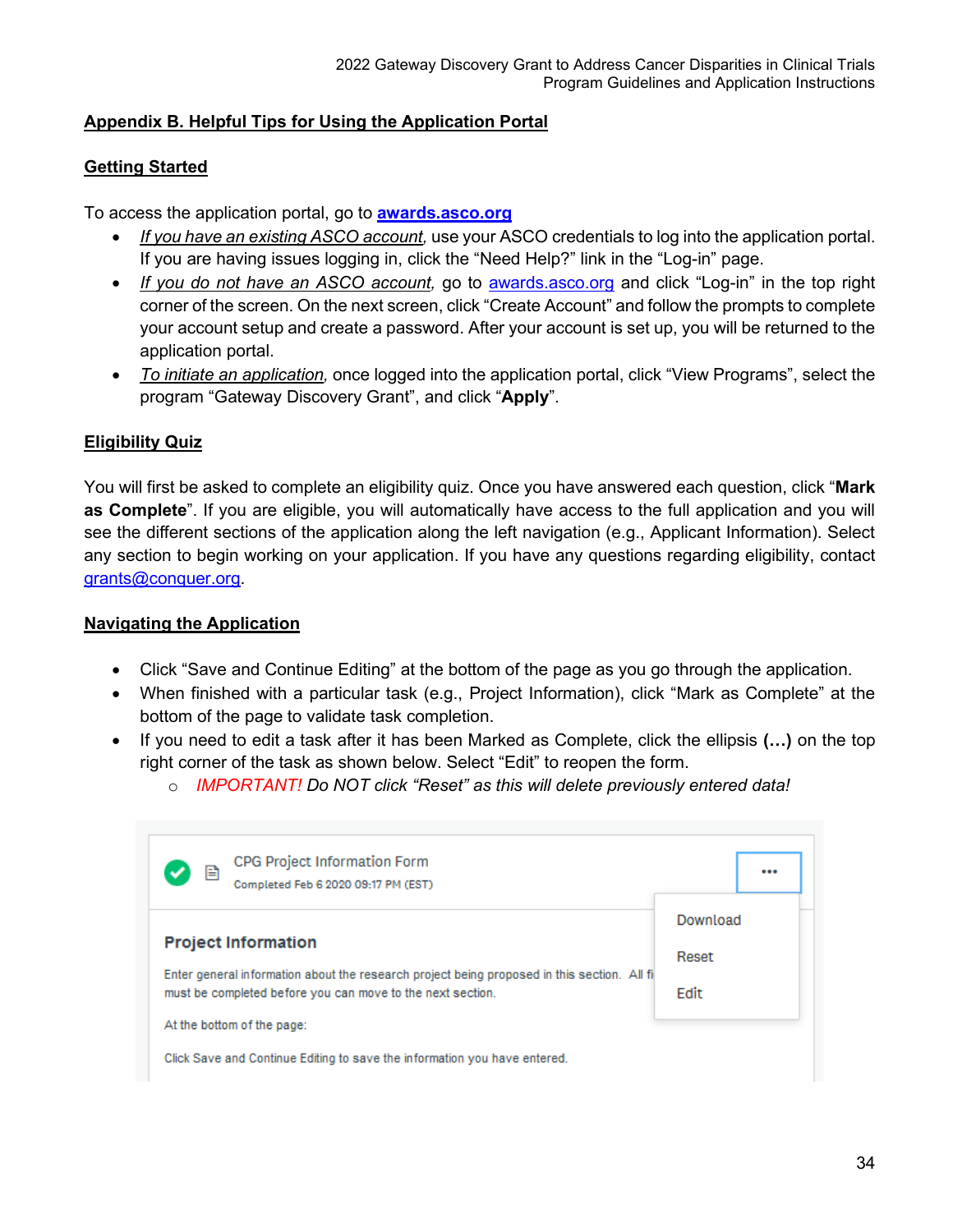## <span id="page-35-0"></span>**Receiving Notifications**

Applicants should add [grants@conquer.org](mailto:grants@conquer.org) to their safe senders list to ensure they receive timely notifications associated with recommender task submissions, application submissions, etc. If Applicants are not receiving notifications, they should check their junk/spam folders first, then contact [grants@conquer.org](mailto:grants@conquer.org) for additional assistance.

#### <span id="page-35-1"></span>**Uploading a Document**

- Click "Show accepted formats" to determine the file formats accepted. Documents should not be password protected.
- Documents must follow the file naming convention and requirements for page limits, margins, and fonts (see individual application sections for details). **If any document you uploaded does not meet the specific criteria, Conquer Cancer will return your application.**
- To edit a file name, click the ellipsis **(…)** next to the file name as shown below. Select "Edit" and enter the new file name based on the file naming convention.
- To remove or replace an uploaded document, click the ellipsis **(…)** next to the file name as shown below. Select "Remove" then click "Attach File".

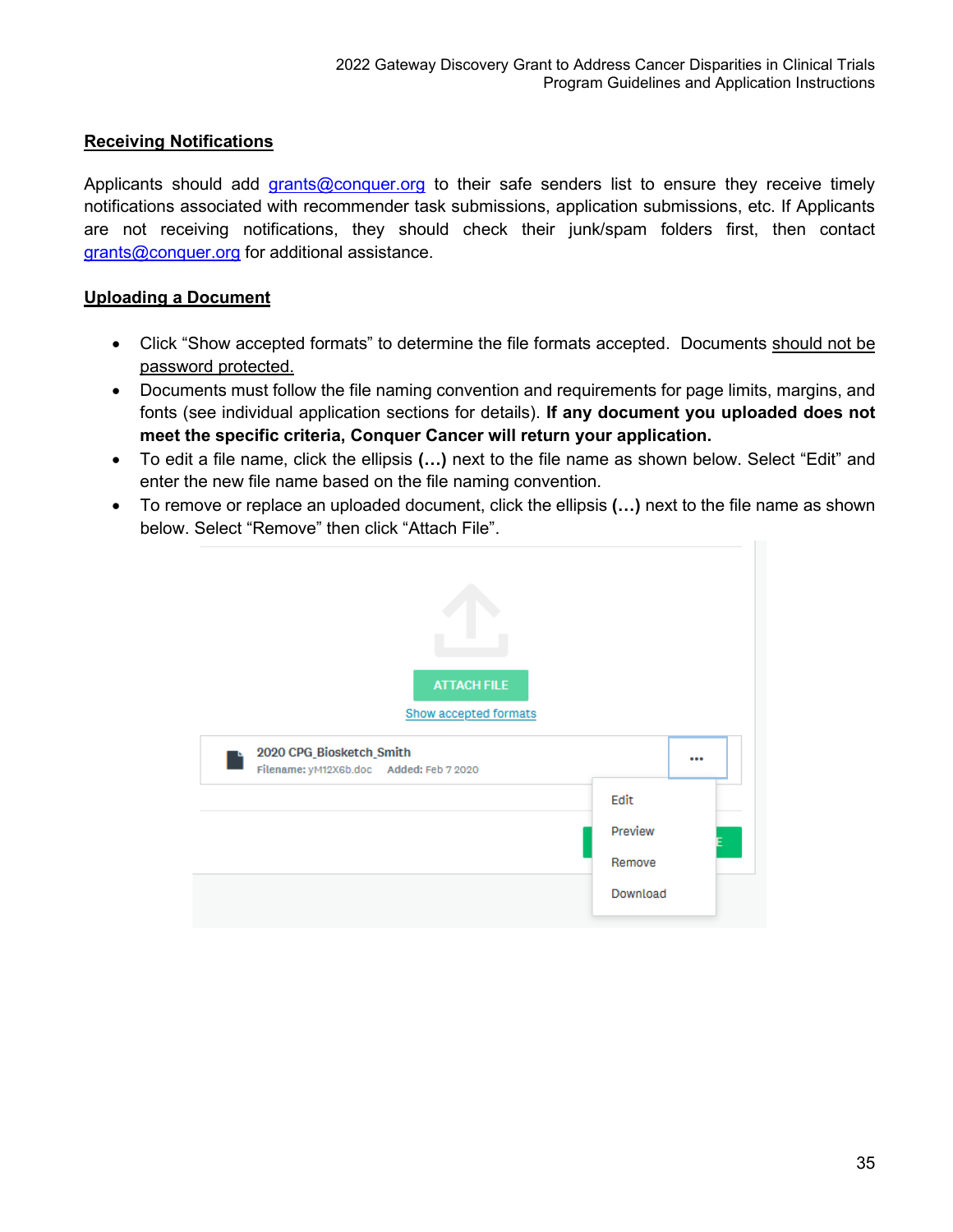#### <span id="page-36-0"></span>**Requesting a Recommendation**

• As part of your application process, you will need to "request a recommendation" from third-parties such as the Institution Approver. Click on the task and fill in the details of the Recommender including the First Name, Last Name, Email, and a brief message (optional) to send the recommender. Once the information is submitted, an automated email will be sent to the recommender letting them know that they've been asked to provide a recommendation. When the recommendation is submitted, the Applicant will be instantly notified.

|                                        | Please invite your mentor to complete a recommendation for your application. Make sure to use<br>your mentor's preferred email address associated with their ASCO membership account |  |
|----------------------------------------|--------------------------------------------------------------------------------------------------------------------------------------------------------------------------------------|--|
| system.                                | otherwise this recommendation will not be available to your mentor when they log into the                                                                                            |  |
|                                        |                                                                                                                                                                                      |  |
|                                        | You will not be able to review the contents of received recommendations.                                                                                                             |  |
| Recommendations<br>Mentor name & email |                                                                                                                                                                                      |  |
| will appear here                       | Requested: Dec 16 2019                                                                                                                                                               |  |
|                                        | Resend request                                                                                                                                                                       |  |

- If the Recommender didn't receive an email invite, confirm that you sent the invite to the correct email address and there are no spelling errors, ask the Recommender to check their Spam/Junk Folder, or resend the Invitation.
- To resend or withdraw the request, click the ellipsis **(…)** near the Recommender's name and email and select the appropriate option from the drop-down list as shown below.